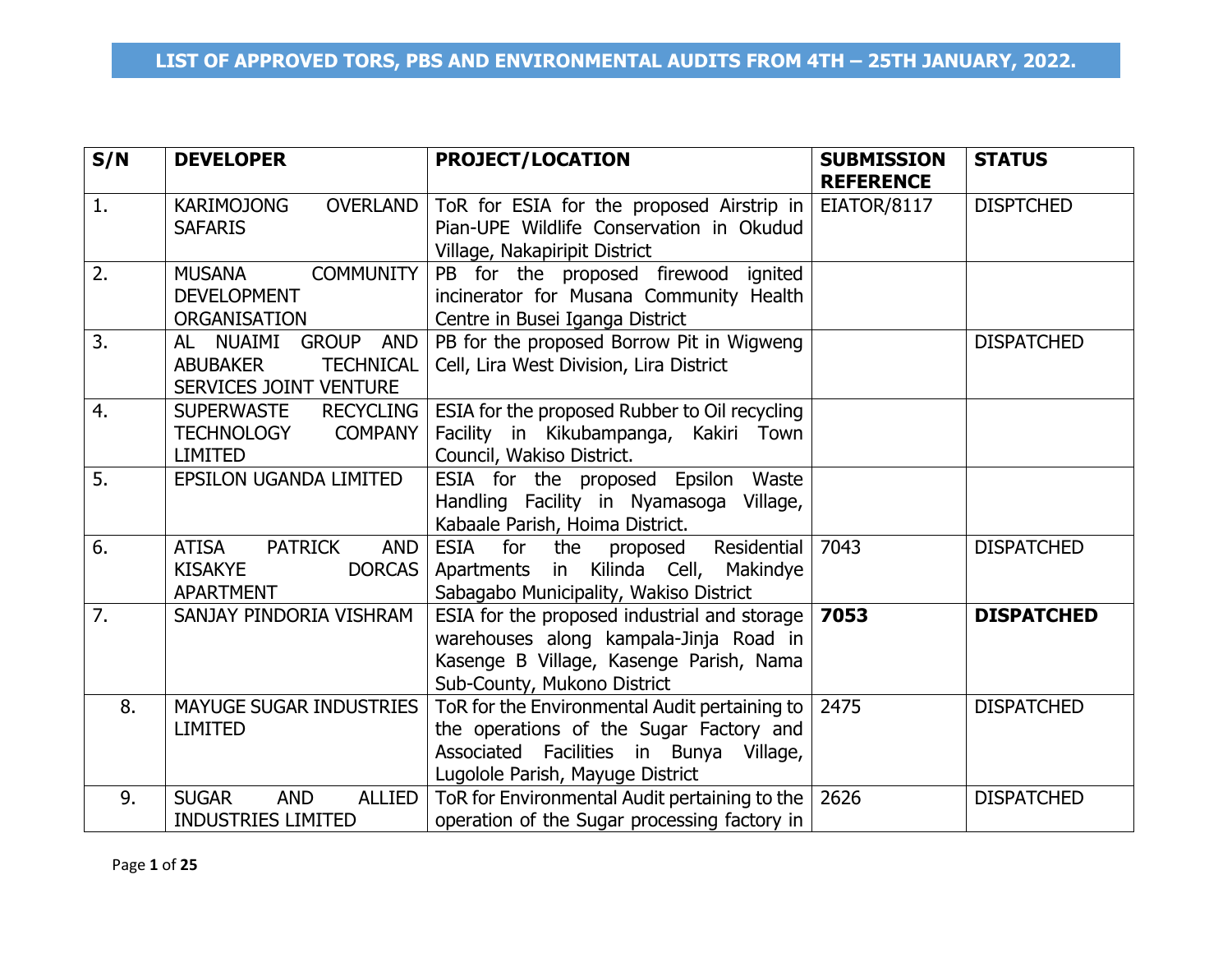|     |                           | Bwayuya Village, Namugongo Sub-County,<br>Kaliro District.                                                                                                                                    |      |                   |
|-----|---------------------------|-----------------------------------------------------------------------------------------------------------------------------------------------------------------------------------------------|------|-------------------|
| 10. | OILCOM (U) LIMITED        | ToR for carrying out an Environmental Audit  <br>for Oilcom Mukono Fuel Station along<br>Kampala- Jinja Road on Plot 762, Block 107<br>in Lower Lowanga Zone                                  | 2653 | <b>DISPATCHED</b> |
| 11. | OILCOM (U) LIMITED        | ToR for carrying out an Environmental Audit<br>for Oilcom Jinja Fuel Station along Clive Road<br>on Plot 2-12, in East Zone Central, Jinja City                                               | 2655 | <b>DISPATCHED</b> |
| 12. | OILCOM (U) LIMITED        | ToR for carrying out an Environmental Audit<br>for Oilcom Equator Fuel Service Station along<br>Kampala- Masaka High Way on Plot 60, Block<br>260-61, in Kayabwe Village, Mpigi District.     | 2656 | <b>DISPATCHED</b> |
| 13. | OILCOM (U) LIMITED        | ToR for carrying out an Environmental Audit<br>for Oilcom kumi Fuel Service Station along<br>Soroti Road on plot No 17/19, in Baza Zone<br>!, Bazaar Ward, Kumi Municipal Council             | 2564 | <b>DISPATCHED</b> |
| 14. | MAHATHI INFRA (U) LIMITED | ToR for Carrying out an Environmental<br>Compliance Audit (ECA) for the Barge<br>Building Yard and Workers Campsite on plots<br>5 and 185, Bugiri-Bukasa Village in Wakiso<br><b>District</b> |      |                   |
| 15. | <b>VIVO ENERGY UGANDA</b> | ToR and 'Scoping report for Environmental<br>Audit for Selected Vio-Shell Retail outlets in<br>Uganda                                                                                         |      |                   |
| 16. |                           |                                                                                                                                                                                               |      |                   |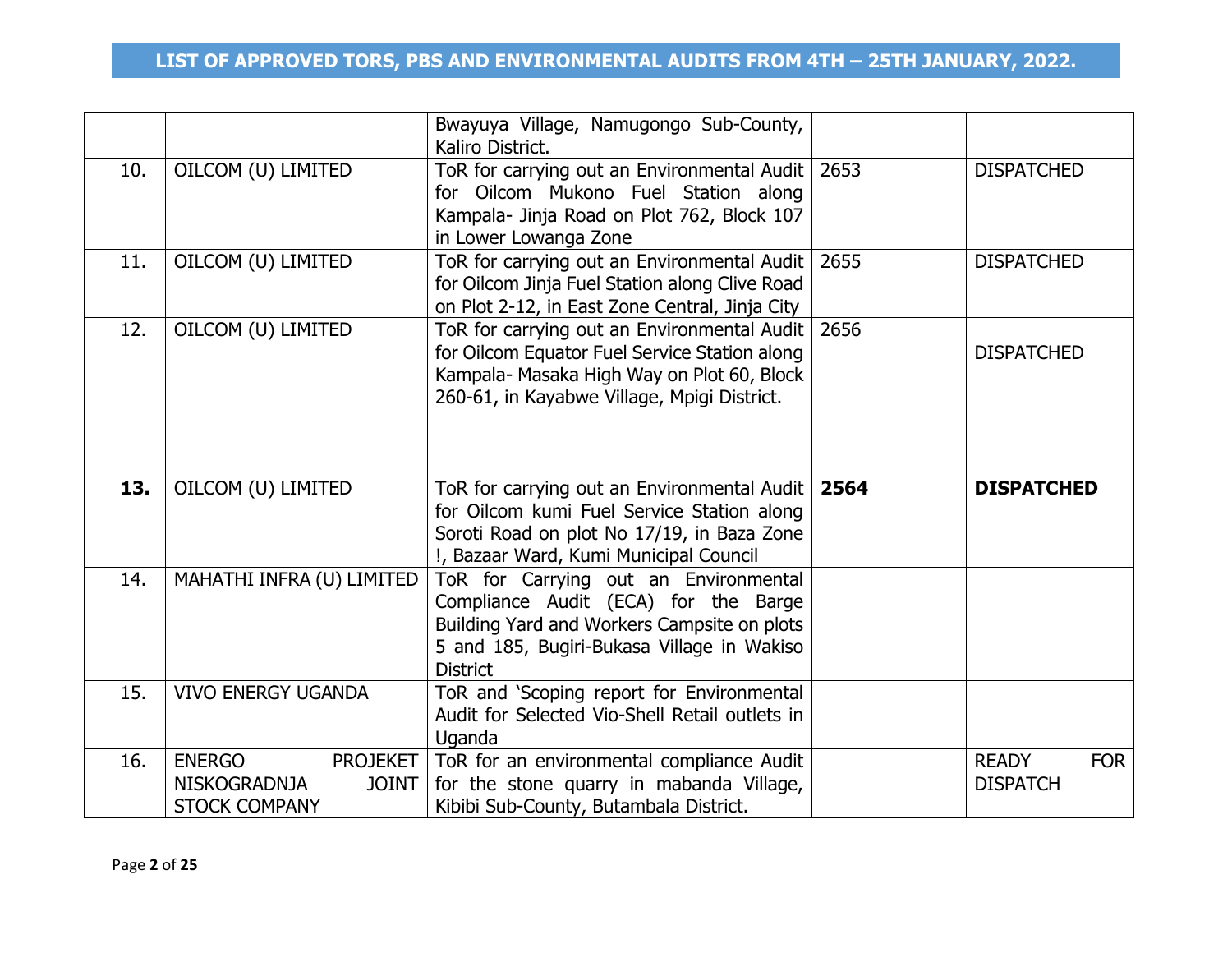| 17. | <b>CNOOC UGANDA LIMITED</b>                                      | ToR for the Compliance Environmental Audit<br>for CNOOC facilities and operations in<br>Kingfisher field development area (KFDA)                                                                                                |      | <b>DISPATCHED</b>                             |
|-----|------------------------------------------------------------------|---------------------------------------------------------------------------------------------------------------------------------------------------------------------------------------------------------------------------------|------|-----------------------------------------------|
| 18. | <b>MPANGA</b><br><b>HYDRO</b><br><b>UGANDA</b><br><b>LIMITED</b> | ToR for Environmental and Social Audit for<br>the construction activities of Nyamwamba II<br>Dydro Power Project in Kyambogho Village,<br>Kilembe Sub-County, Kasese District                                                   |      | <b>READY</b><br><b>FOR</b><br><b>DISPATCH</b> |
| 19. | <b>HENLEY</b><br><b>PROPERTY</b><br>DEVELOPERS LIMITED           | ToR for the Environmental Compliance Audit  <br>for the material storage warehouses located<br>on plots 314 and 318, in Kirokole zone,<br>Kawmpe I parish, Kawempe<br>Division,<br>Kampala District.                            | 2722 | <b>DISPATCHED</b>                             |
| 20. | <b>GREENEWUS</b><br><b>ENERGY</b><br><b>AFRICA LIMITED</b>       | ToR for carrying out Environmental Audit<br>pertaining to the Kakaka Small Hydropower<br>Plant located in Buhati Village Buhati Parish,<br>Kasese District.                                                                     |      | <b>READY</b><br><b>FOR</b><br><b>DISPATCH</b> |
| 21. | <b>SM HYDRO LIMITED</b>                                          | ToR for carrying out the Environmental Audit<br>pertaining to the Muyembe Mini Hyropower<br>Project in Kaptchorwa and Bulambuli Districts                                                                                       |      | <b>DISPATCHED</b>                             |
| 22. | <b>TOTAL</b><br>ENERGIES EP UGANDA B.V                           | ToR for the Environmental Audit for Tilenga<br>Project-                                                                                                                                                                         |      | <b>DISPATCHED</b>                             |
| 23. | ZHONG BANG INDUSTRIES<br>CO. LIMITED                             | ToR for undertaking the Environmental Audit<br>for the Plywood manufacturing factory<br>located along Kampala-Masaka Highway on<br>Block 269, plot 151, Jindira Village, Kayabwe<br>Parish, Nkozi Sub-County in Mpigi District. | 2701 | <b>DISPATCHED</b>                             |
| 24. | KIRI BOTTLING COMPANY<br><b>LIMITED</b>                          | ToR for undertaking the Environmental Audit<br>of Kiri Bottling Company Effluent Treatment                                                                                                                                      | 2701 | <b>DISPATCHED</b>                             |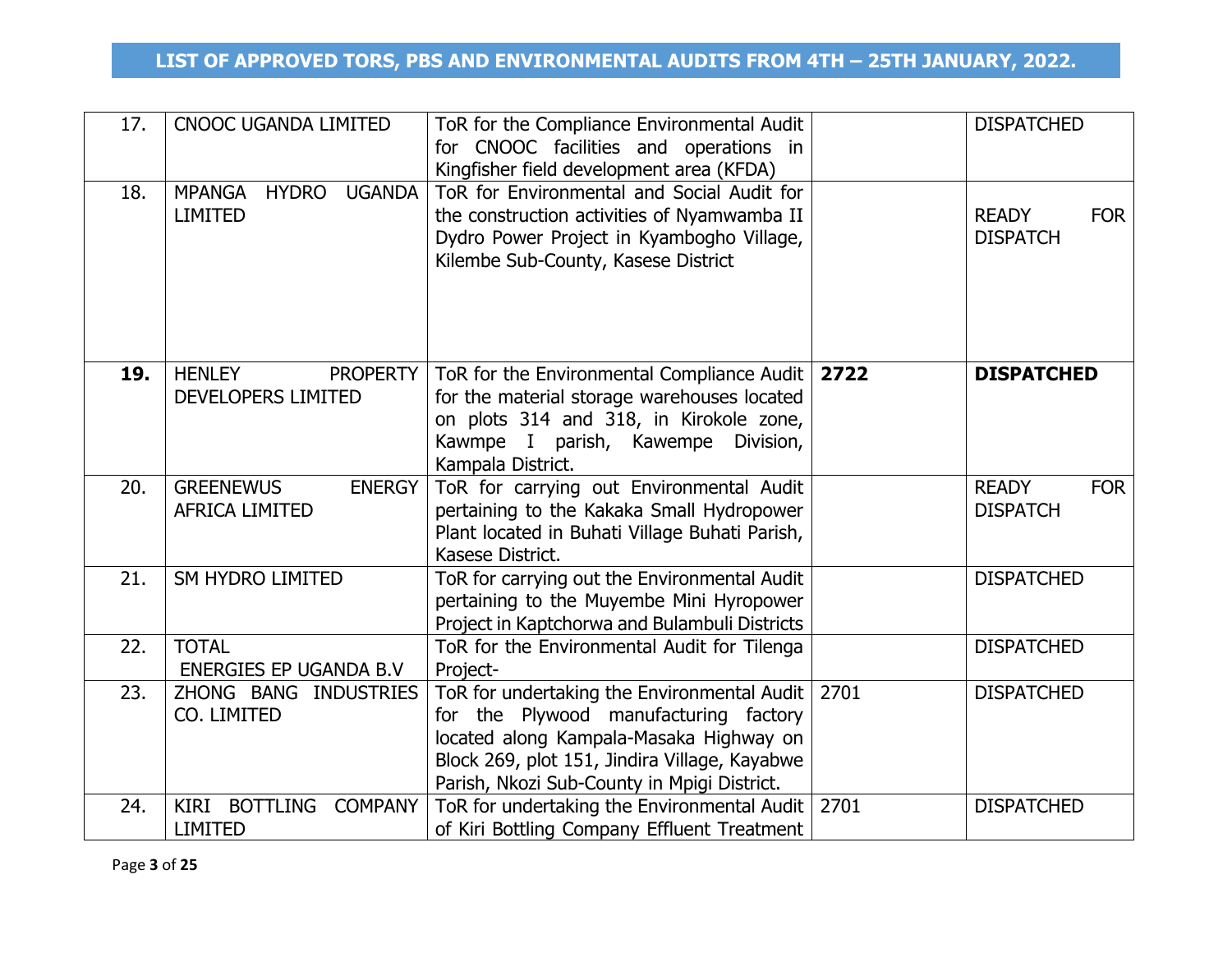|     |                                                         | Plant located on plot 81, Block 101, Bombo<br>Road, Watuuba Zone, Kasangati Town<br>Council, Wakiso District                                                                                                                               |      |                   |
|-----|---------------------------------------------------------|--------------------------------------------------------------------------------------------------------------------------------------------------------------------------------------------------------------------------------------------|------|-------------------|
| 25. | <b>JAMBO ROSES LIMITED</b>                              | ToR for the Environmental Audit of Jambo<br>Roses Flower Farm in Buswa Village, Kiswa<br>Parish Kajjansi Town Council Wakiso District.                                                                                                     |      | <b>DISPATCHED</b> |
| 26. | <b>DOTT SERVICES LIMITED</b>                            | ToR for an Environmental Compliance Audit   2675<br>for a workers' Camp and Fuel Storage Facility<br>in Tirinyi Sub-County, Kibiku District.                                                                                               |      | <b>DISPATCHED</b> |
| 27. | <b>G.M. SUGAR LIMITED</b>                               | ToR for the Environmental Audit pertaining to<br>the operations of the Sugar Factory and<br>Associated Facilities in Lugazi II Village, Njeru<br>Municipality in Buikwe District                                                           |      |                   |
| 28. | <b>JAMEASTER</b><br><b>INVESTMENT</b><br><b>LIMITED</b> | Environmental Compliance Audit for the<br>Jameaster Stone Quarry located on plot 23<br>block 432, Bbogo Village Kiringo Parish,<br>Ngongwe Sub-Counity in Buikwe District.                                                                 |      |                   |
| 29. | SHAJAPA TECHNICAL WORKS<br><b>LIMITED</b>               | Environmental Compliance Audit for Stone<br>Quagrry and Crusher Plant in Ngetta Ginnary<br>Cell, Anyangapuc Parish, Ngetta Sub-County,<br>Lira District.                                                                                   | 2510 | <b>DISPATCHED</b> |
| 30. | MINISTRY OF DEFENCE AND<br><b>VETERAN AFFAIRS</b>       | Environmental and Social Audit for the<br>Worker's Campsite located on plot 1-21,<br>Block 542, along Nyonyitono Road, New<br>Mukwanya -1 Njeru North Ward, Njeru<br>Central Division, Njeru Municipal Council,<br><b>Buikwe District.</b> |      |                   |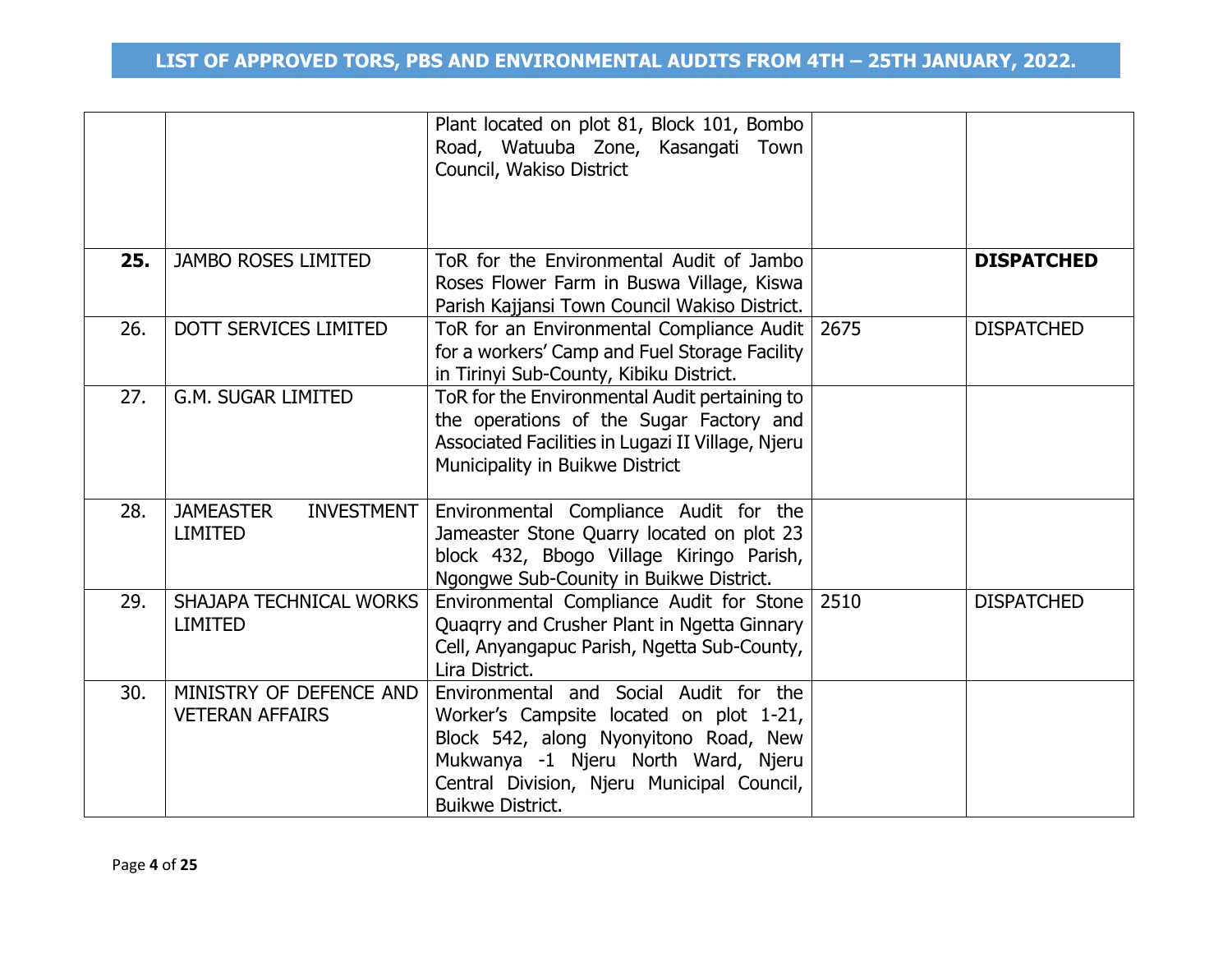| 31. | PERNIX CONSTRUCTION LLC                                                                             | Compliance<br>Environmental<br>Audit<br>for<br>theWorker's Campsite<br>and<br>Associatd<br>structures on plot 506 block 252 in Ggaba<br>Mission Village, Ggaba Parish, Makindye<br>Division, Kampala District     |                                |            |
|-----|-----------------------------------------------------------------------------------------------------|-------------------------------------------------------------------------------------------------------------------------------------------------------------------------------------------------------------------|--------------------------------|------------|
| 32. | <b>CHINA</b><br><b>STATE</b><br><b>CONSTRUCTION</b><br><b>ENGINEERING</b><br><b>CORPORATION LTD</b> | Environmental Compliance Audit for the<br>Campsite located at Manafwa District<br>Headquarters, Bumulyanyuma A cell, Bubulo<br>Ward, Manafwa Town Council, Manafwa<br>District.                                   |                                |            |
| 33. | <b>KALANGAL</b><br><b>INFRASTRUCTURE SERVICES</b><br><b>LIMITED</b>                                 | Environmental Compliance Audit for Kalangal<br>Infrastructure Project (Portable Waser<br>Supply, Power Generation/Suppliy and Ferry<br>Operation Activities and Upgrade of Ferry<br>Landing In Kalangala District | <b>DISPACHED</b>               |            |
| 34. | ATC UGANDA LIMITED                                                                                  | Environmental Audit Report for Kyabitondo<br>Base Transceiver Station (site ID: 606343) in<br>Buhuhira Village, Buhihira Parish, Busongora<br>North County, Kasese District.                                      | <b>READY</b><br><b>PAYMENT</b> | <b>FOR</b> |
| 35. | <b>CHINA</b><br><b>STATE</b><br><b>CONSTRUCTION</b><br><b>ENGINEERING LIMITED</b>                   | Environmental Audit for the Worker's<br>Campsite located in Manyali Village, Nabikulu<br>Parish, Bugobero Sub-County, Manafwa<br>District.                                                                        | <b>READY</b><br><b>PAYMENT</b> | <b>FOR</b> |
| 36. | <b>BIYINZIKA</b><br><b>POULTRY</b><br><b>INTERNATIONAL LIMITED</b>                                  | Environmental Compliance Audit for Biyinzika<br>Bumbajja Poultry Farm located in Bumbajja<br>Village, Kiyoola Parish, Nakisunga Sub-<br>County, Mukono District                                                   | <b>READY</b><br><b>PAYMENT</b> | <b>FOR</b> |
| 37. | BIYINZIKA<br><b>POULTRY</b><br><b>INTERNATIONAL LIMITED</b>                                         | Environmental Compliance Audit for Biyinzika<br>Ntenjeru Poultry Farm located in Kiyanja<br>Parish, Mpatta Sub-County, Mukono District.                                                                           | <b>READY</b><br><b>PAYMENT</b> | <b>FOR</b> |
| 38. | <b>BIYINZIKA</b><br><b>POULTRY</b><br><b>INTERNATIONAL LIMITED</b>                                  | Environmental Compliance Audit for Biyinzika<br>Mpoma 1,3 and 5 Poultry Farm located in                                                                                                                           | <b>READY</b><br><b>PAYMENT</b> | <b>FOR</b> |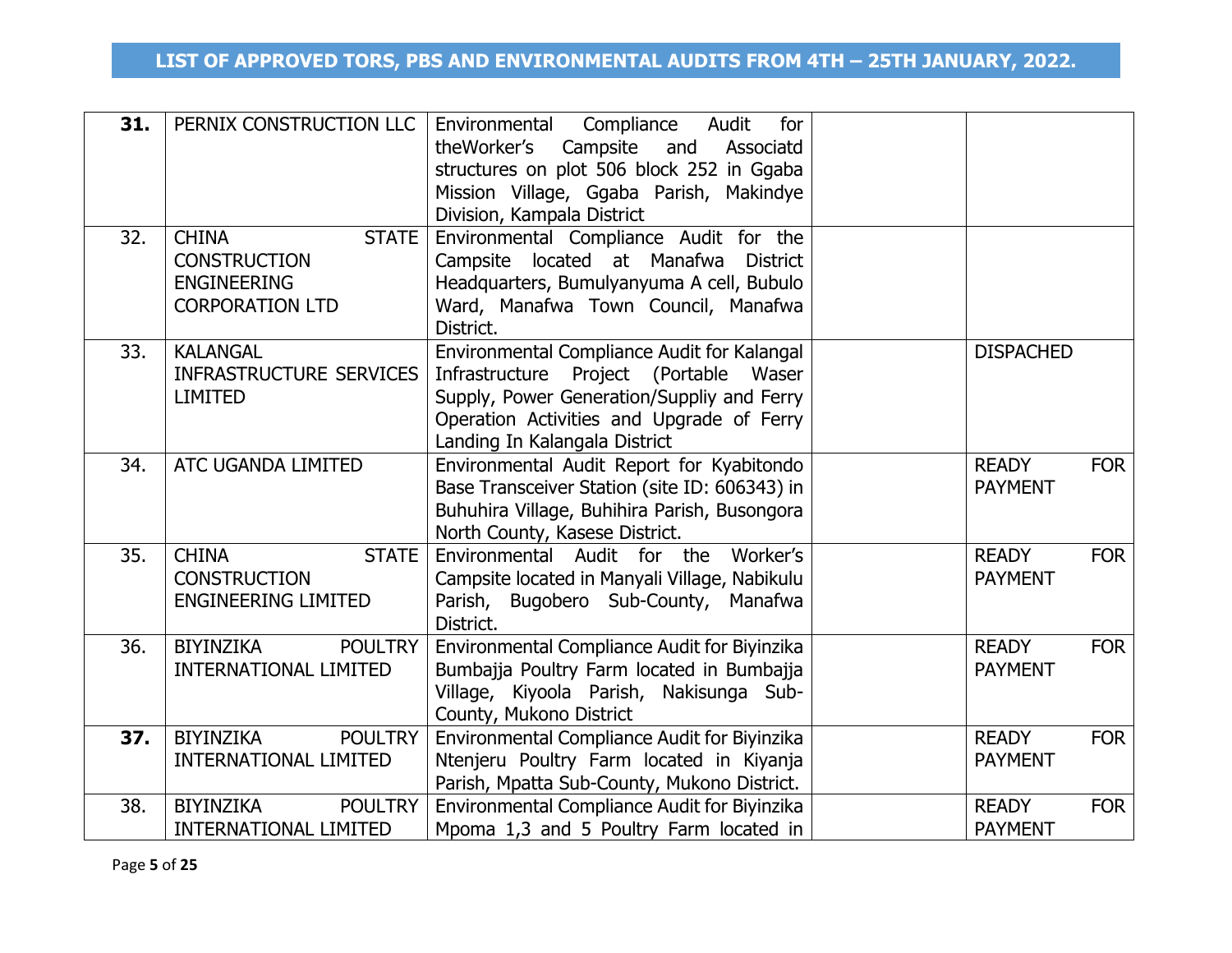|     |                                                                     | Nalya-Kampungu LC! Village, Mpoma Parish,<br>Nama Sub-                                                                                                                                                                                    |                                |            |
|-----|---------------------------------------------------------------------|-------------------------------------------------------------------------------------------------------------------------------------------------------------------------------------------------------------------------------------------|--------------------------------|------------|
| 39. | <b>NAKIFUMA</b><br><b>FARMING</b><br><b>COMPANY LIMITED</b>         | County, Mukono District.<br>Environmental<br>Audit<br>Compliance<br>for<br>Nakifuma Commercial Pig Farming Located in<br>Nakiwaate Village, Nakanyonyi Parish,<br>Nabbale Sub-County, Mukono District.                                    | <b>READY</b><br><b>PAYMENT</b> | <b>FOR</b> |
| 40. | <b>KINYARA SUGAR LTD</b>                                            | Environmental Audit report for AERIAL<br>Spraying of Ripener (Fusilade Forte) and<br>Chemical Fertiliser at Kinyara Sugarcane<br>Estate in Kinyara Village, Kinyara Parish,<br>Budongo Sub-County, Bujenje County in<br>Masindi District. | <b>READY</b><br><b>PAYMENT</b> | <b>FOR</b> |
| 41. | <b>XCLUISING</b><br><b>CUTTING</b><br>(U)<br><b>LIMITED</b>         | Environmental Compliance Audit for Xclusive<br>Cutting Flower Farm Located on plot 14-15,<br>Block 164 in Ntinda-Mairye Village Guledne                                                                                                   | <b>READY</b><br><b>PAYMENT</b> | <b>FOR</b> |
| 42. | WHITE NILE CONSULTS LTD                                             | Environmental Audit pertaining to the oil<br>waste treatment and disposal facility located<br>in Hohwa Village, Kaseeta Parish, Kabwoya<br>Sub-County, Kkuube District.                                                                   | <b>READY</b><br><b>PAYMENT</b> | <b>FOR</b> |
| 43. | <b>CENTRE</b><br><b>RAXIO</b><br><b>DATA</b><br><b>LIMITED</b>      | Environmental Audit for Raxio Data Centre<br>located on plot 781, block 113, in Kampala<br>Indusstrial Business Park, Kolo-Buwanyi<br>Village, Nantabulirwa Parish, Goma Division,<br>Mukono Municipality, Mukono District.               | <b>READY</b><br><b>PAYMENT</b> | <b>FOR</b> |
| 44. | <b>CITY</b><br><b>KAMPALA</b><br><b>CAPITAL</b><br><b>AUTHORITY</b> | Environmental Compliance Audit for the<br>recycling and overlay of lukuli (7.81km) Road<br>signalization<br>and<br><b>of</b><br>Lukuli/Namasole/Kayemba Junction                                                                          | <b>READY</b><br><b>PAYMENT</b> | <b>FOR</b> |
| 45. | <b>STIRLING</b><br><b>CIVIL</b><br><b>ENGINEERING LIMITED</b>       | Environmental Audit for Stirling Stone Quarry<br>located in Wankoba Village, Wankoba Parish,<br>Nasisunga Sub-County, Mukono District                                                                                                     | <b>READY</b><br><b>PAYMENT</b> | <b>FOR</b> |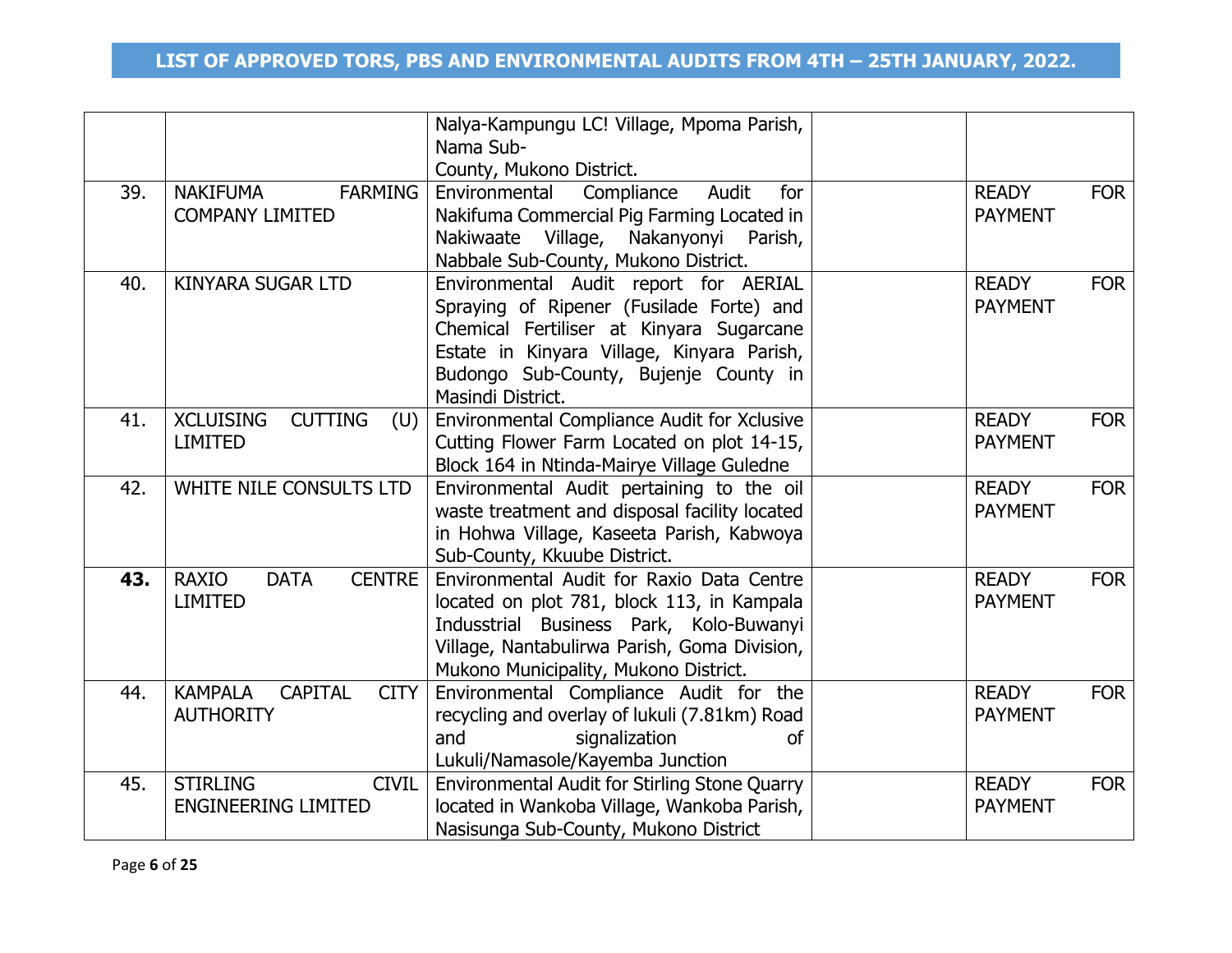| 46. | WHITE NILE CONSULTS LTD                                          | Environmental Audit pertaining to the Oil<br>Waste treatment and disposal facility located<br>in Hohwa Village, Kaseeta Parish, Kabwoya<br>Sub-County, Kikuube District                                                             | <b>READY</b><br><b>PAYMENT</b> | <b>FOR</b> |
|-----|------------------------------------------------------------------|-------------------------------------------------------------------------------------------------------------------------------------------------------------------------------------------------------------------------------------|--------------------------------|------------|
| 47  | <b>KINYARA SUGAR LTD</b>                                         | Environmental Audit report pertaining to the<br>operations of Kinyara Sugar Complex<br>Comprising of the Sugar Production Facility,<br>Electgricity Co-Generation Plant,<br>Bio-<br>Fertiliser and others in Masindi District       | <b>READY</b><br><b>PAYMENT</b> | <b>FOR</b> |
| 48. | MINERAL OIL COMPANY                                              | Environmental Audit report pertaining to the<br>operations of the Oil Refinery located on plot<br>953, Block 113, Kyaggwe, Kampala Industrial<br>and Business Park, Namanve Mukono District                                         |                                |            |
| 49  | <b>BLUE WAVE BEVERAGES LTD</b>                                   | Environmental Audit report pertaining to the<br>operations of the mineral water bottling<br>facility located in Luzira industrial area,<br>Nakawa Division, Kampala                                                                 |                                |            |
| 50. | <b>AFRICAN</b><br><b>MEDICAL</b><br><b>EAST</b><br><b>VITALS</b> | Environmental Audit report pertaining to the<br>of<br>the<br>Surgial<br>operations<br>Gloves<br>Manufacturing Plant located on Plot 1186,<br>Block 113, Kyaggwer Kampala Industrial and<br>Business Park, Namanve- Mukono District. |                                |            |
| 51. | ATC UGANDA LIMITED                                               | Environmental Compliance Audit for the Base<br>Transceiver Station Site Id 607025                                                                                                                                                   |                                |            |
| 52. | <b>EATON UGANDA LIMITED</b>                                      | Environmental Audit for Patongo BTS Site Id<br>608659                                                                                                                                                                               |                                |            |
| 53. | ATC UGANDA LIMITED                                               | Environmental Audit for Katwe BTS Site Id<br>607215                                                                                                                                                                                 |                                |            |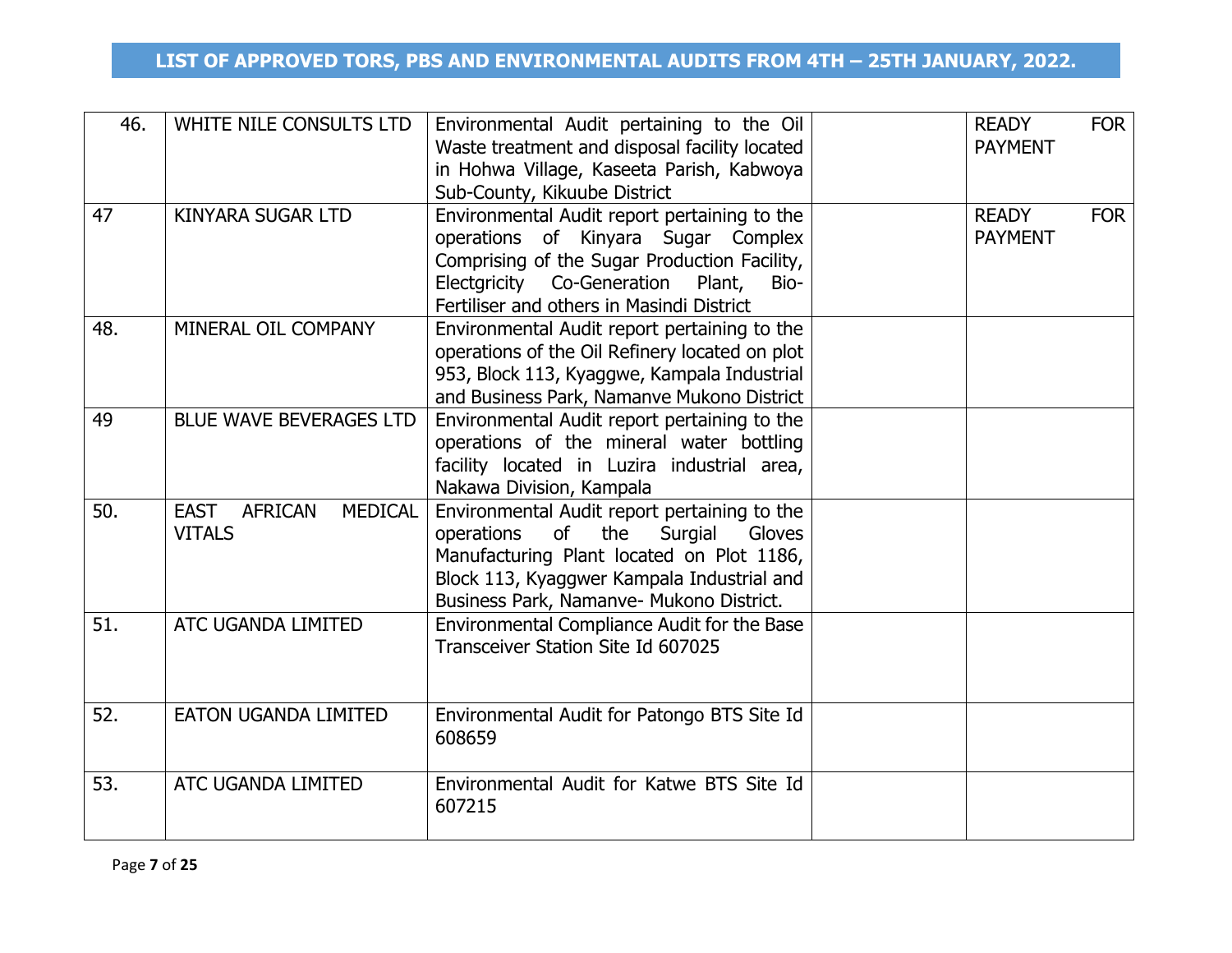| 54. | ATC UGANDA LIMITED                                   | Environmental Audit for Katuna Town BTS<br>Site Id 606093                                                                                                                                           |      |                   |
|-----|------------------------------------------------------|-----------------------------------------------------------------------------------------------------------------------------------------------------------------------------------------------------|------|-------------------|
| 55. | KANYABAHA DYDRO POWER<br>PLANT LIMITED               | ESIA for the proposed Nshongi Hydryo Hydro<br>Power (7MW) Project, Traversing Kajumiro-B<br>in Rwimi Sub-County, Bunyangabu District.                                                               |      | <b>DISPATCHED</b> |
| 56. | MINISTRY OF WATER AND<br><b>ENVIRONMENT</b>          | PB for the proposed Water Supply and<br>Sanitation Schemes in Kyakatwiire Town<br>Council and Kyembogo Sub-County in Kasese<br>District.                                                            |      | <b>DISPATCHED</b> |
| 57. | EAST AFRICA CONTAINER<br><b>TERMINAL LIMITED</b>     | ToR pertaining ESIA for the proposed<br>extension and construction of warehouses,<br>staff apartments and Dry port on plot 3219,<br>Namanve Industrial and Business Park,<br><b>Mukono District</b> |      | <b>DISPATCHED</b> |
| 58. | DOTT SERVICES LIMITED                                | ToR for the ESIA of the proposed Asphalt<br>mixing plant Bugonzi Village, Luweero<br>District.                                                                                                      |      | <b>DISPATCHED</b> |
| 59. | MUSANA MANUFACTURING<br>(U) LIMITED                  | ToR for undertaking an ESIA for a Plywood  <br>Factory in Myanzi Parish, Kassanda District                                                                                                          | 8034 | <b>DISPATCHED</b> |
| 60. | KITUMBI KAYONZA MINER'S<br><b>ASSOCIATION LTD</b>    | ToR for the ESIA for Kitumbi Kayonza Miners'<br>Association Lted in Mugoba A Village,<br>Mundadde Parish, Kassanda District                                                                         |      | <b>DISPATCHED</b> |
| 61. | <b>VITTANOVA</b><br><b>HEALTHCARE</b><br>(U) LIMITED | ToR for the ESIA for the proposed<br>Pharmaceutical Formulating Facility in<br>Kigogwa Villlage, Mawoito Parish Kakira<br>Town Council, Jinja District                                              | 8099 | <b>DISPATCHED</b> |
| 62. | NILE PLASTIC INDUSTRIES<br><b>LIMITED</b>            | ToR for the ESIA for the proposed expansion<br>and upgradeing of the plastic manufacturing<br>and recycling plant in Nalukolongo industrial<br>area, Rubaga South Division, Kampala                 |      | <b>DISPATCHED</b> |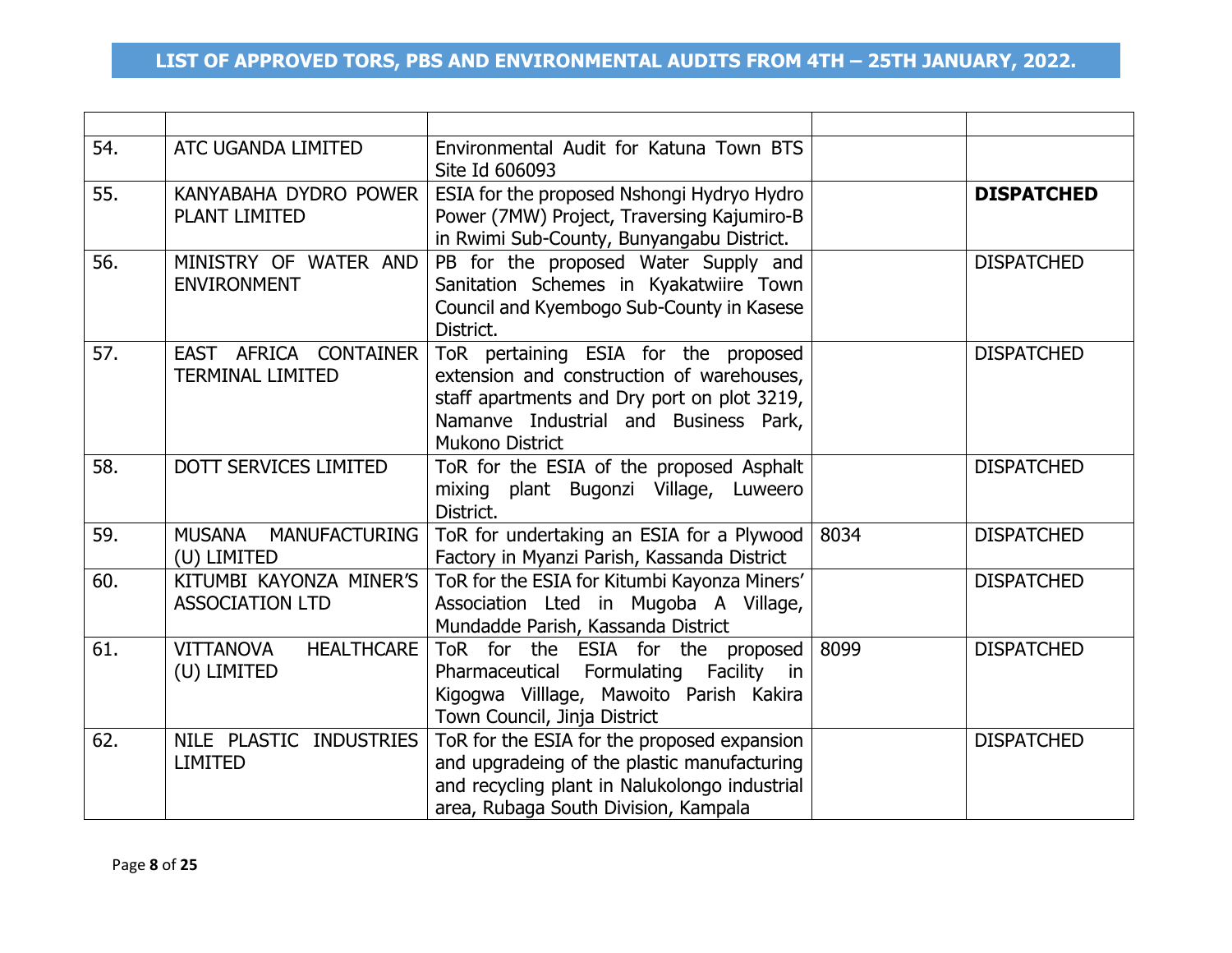| 63. | DHERO GROUP LIMITED                          | ToR for ESIA pertaining to the proposed grain<br>storage facility in Kabi Zone, Kamwani Ward,<br>Buwenge Town Council, Jinja District | 8110 | <b>DISPATCHED</b>          |
|-----|----------------------------------------------|---------------------------------------------------------------------------------------------------------------------------------------|------|----------------------------|
| 64. | <b>CHINA</b><br><b>HENAN</b>                 | ToR for the ESIA for Establishment of 6                                                                                               |      | <b>DISPATCHED</b>          |
|     | <b>INTERNATIONAL</b><br><b>GROUP</b>         | Borrow Areas along Rukungiri and Kanungu                                                                                              |      |                            |
|     | <b>COMPANY LIMITED</b>                       | Roads in Rukungiri District.                                                                                                          |      |                            |
| 65. | <b>STEEL</b><br><b>IMPERIAL</b>              | ToR for ESIA for the proposed Establishment   8112                                                                                    |      | <b>DISPATCHED</b>          |
|     | <b>INDUSTRIES LIMITED</b>                    | of a vegetable oil milling factory in Okabo                                                                                           |      |                            |
|     |                                              | Village, Ilera Parish, Kole District                                                                                                  |      |                            |
| 66. | <b>SANAYI</b><br><b>GULSANISAAT</b>          | ToR for ESIA for the proposed Murram                                                                                                  |      | <b>READY</b><br><b>FOR</b> |
|     | <b>TURIZM</b><br>NAKLIYAT-<br><b>VE</b>      | at Akalo Town<br>Borrow Area<br>Council                                                                                               |      | <b>DISPATCH</b>            |
|     | TICARET ANONIM SIRKET                        | Rwenkunye-Apac Lira-Puranga Road                                                                                                      |      |                            |
| 67. | POLAT YOL SAN VE TIC A.S                     | ToR for ESIA for the proposed murram                                                                                                  |      |                            |
|     |                                              | borrow area in Bumandali Village, Bumbocha                                                                                            |      |                            |
|     |                                              | Parish, Bulambuli District.                                                                                                           |      |                            |
| 68. | AGRINAMA (U) LIMITED                         | ToR for ESIA for the proposed floriculture                                                                                            |      |                            |
|     |                                              | farm in Mayugwe Village, Mawoota Parish,                                                                                              |      |                            |
|     |                                              | <b>Buikwe District</b>                                                                                                                |      |                            |
| 69. | <b>MINISTRY</b><br><b>OF</b><br><b>LOCAL</b> | ToR for ESIA for the proposed<br>re-                                                                                                  |      |                            |
|     | <b>GOVERNMENT</b>                            | development of Njeru Nile Market along                                                                                                |      |                            |
|     |                                              | Owen Road in Njeru Municipality, Buikwe                                                                                               |      |                            |
|     |                                              | District.                                                                                                                             |      |                            |
| 70. | THE MOTORCENTRE EAST                         | ToR for ESIA for the proposed Showrooms,                                                                                              |      |                            |
|     | <b>AFRICA LTD</b>                            | offices and Workshop along Nakawa-Ntinda                                                                                              |      |                            |
|     |                                              | Road, Nakawa Division, Kampala.                                                                                                       |      |                            |
| 71. | <b>CONMAT</b><br><b>AFRICAN</b>              | ToR for Expansion of the Stone Quarry on                                                                                              |      |                            |
|     | <b>INDUSTRIES LTD</b>                        | Plot 119, Block 83 in Lwemwedde Village,                                                                                              |      |                            |
|     |                                              | Lwemedde Parish, Masulita, Wakiso District.                                                                                           |      |                            |
| 72. | MINISTRY OF WORKS AND                        | ToR for the ESIA for the proposed Upgrade                                                                                             |      | <b>DISPATCHED</b>          |
|     | <b>TRANSPORT</b>                             | of Kakiri-Masulita-Mawale Road (23.1km)                                                                                               |      |                            |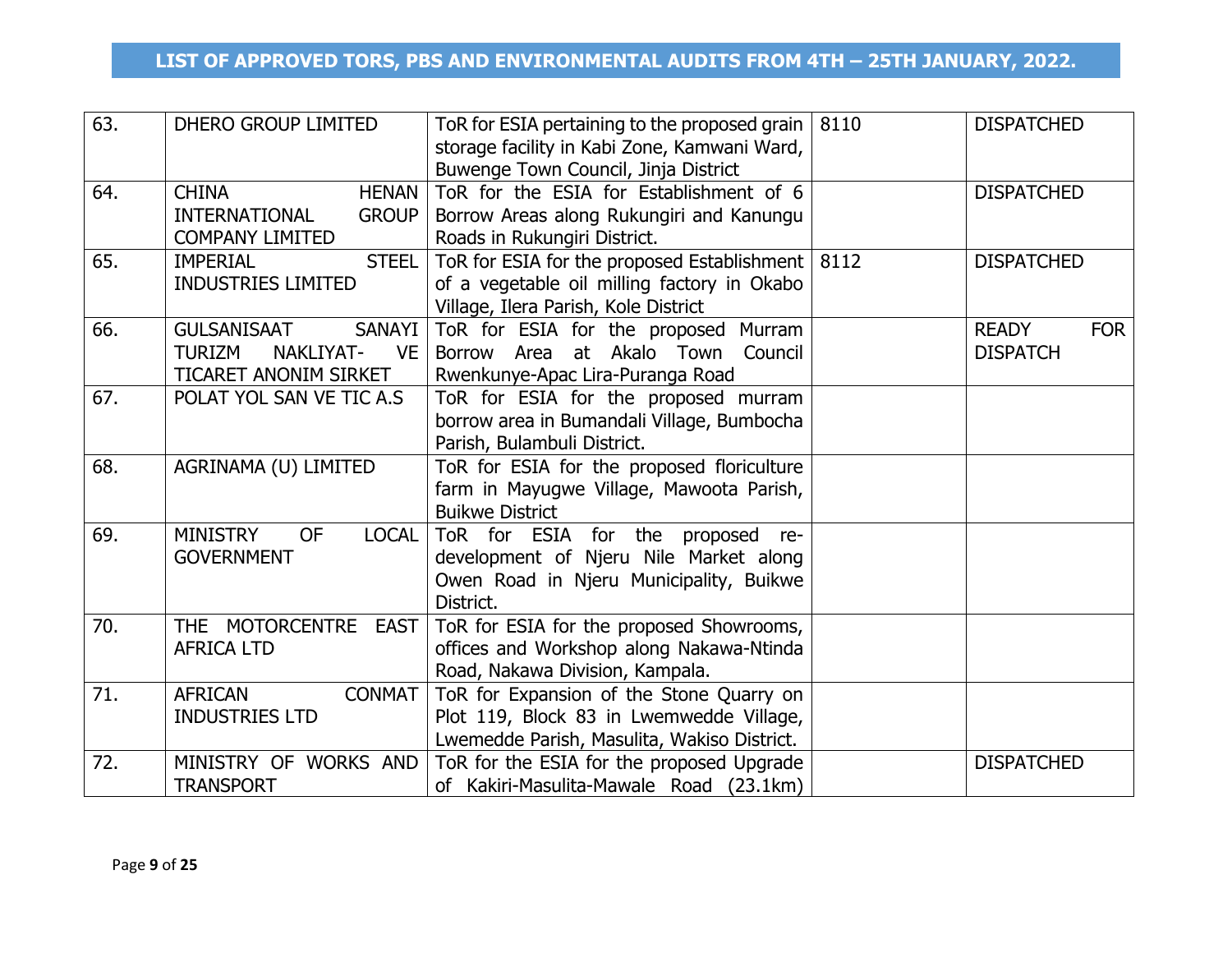|     |                                                    | Road traversing Wakiso and Nakaseke<br>Districts.                                                                                                                                                                         |                   |
|-----|----------------------------------------------------|---------------------------------------------------------------------------------------------------------------------------------------------------------------------------------------------------------------------------|-------------------|
| 73. | POLAT YOL SAN VE TIC A.S                           | ToR for ESIA for the proposed Murram<br>Borrow Area in Kuskong Village, Cheptere<br>Parish, Chepsikunya Sub-County, Kween<br><b>District</b>                                                                              |                   |
| 74. | ROYAL VAN ZANTEN                                   | Environmental Audit for Royal Van Zanten<br>Flower Farm located in Mawa Village,<br>Namaiba Parish, Nakisunga Sub-County,<br>Mukono District.                                                                             |                   |
| 75. | DOTT SERVICES LIMITED                              | ToR for an Environmental Compliance Audit<br>for a Worker's Camp and Fuel Storage Facility<br>located along Tirinyi Sub-County, Kibuku<br>District.                                                                       | <b>DISPATCHED</b> |
| 76. | <b>DOTT SERVICES LIMITED</b>                       | ToR for an Environmental Compliance Audit<br>for a temporary storage Yard and Fuel<br>Dispensing Facility located in Busembatia<br>Zone IV, Central Ward, Busembatia Town<br>Council, Bugweri District.                   | <b>DISPATCHED</b> |
| 77. | INTERNATIONAL<br><b>STRABAG</b><br><b>GMBH</b>     | ToR for an Environmental Compliance Audit<br>for a worker's camp and Equipment Yard<br>located in Olia Village, Maliadei Parish,<br>Adjumani District                                                                     | <b>DISPATCHED</b> |
| 78. | MOTA-ENGIL ENENHARIA E<br><b>CONSTRUCAO AFRICA</b> | ToR for carrying out ESIA for the proposed<br>Komuriakere quarry in Aputon<br>and<br>Komuriakere Villages, Kongunga Town<br>Council in Bukedea District.                                                                  | <b>DISPATCHED</b> |
| 79. | <b>ONE4ANOTHER</b><br><b>INTERNATIONAL</b>         | PB for the proposed Medical Waste<br>Incinerator to be constructed within the<br>Orthopedic Children's Clinic on Plot 5, along<br>circular road in Rippon Village, Jinja Central<br>Division, Jinja City, Jinja District. |                   |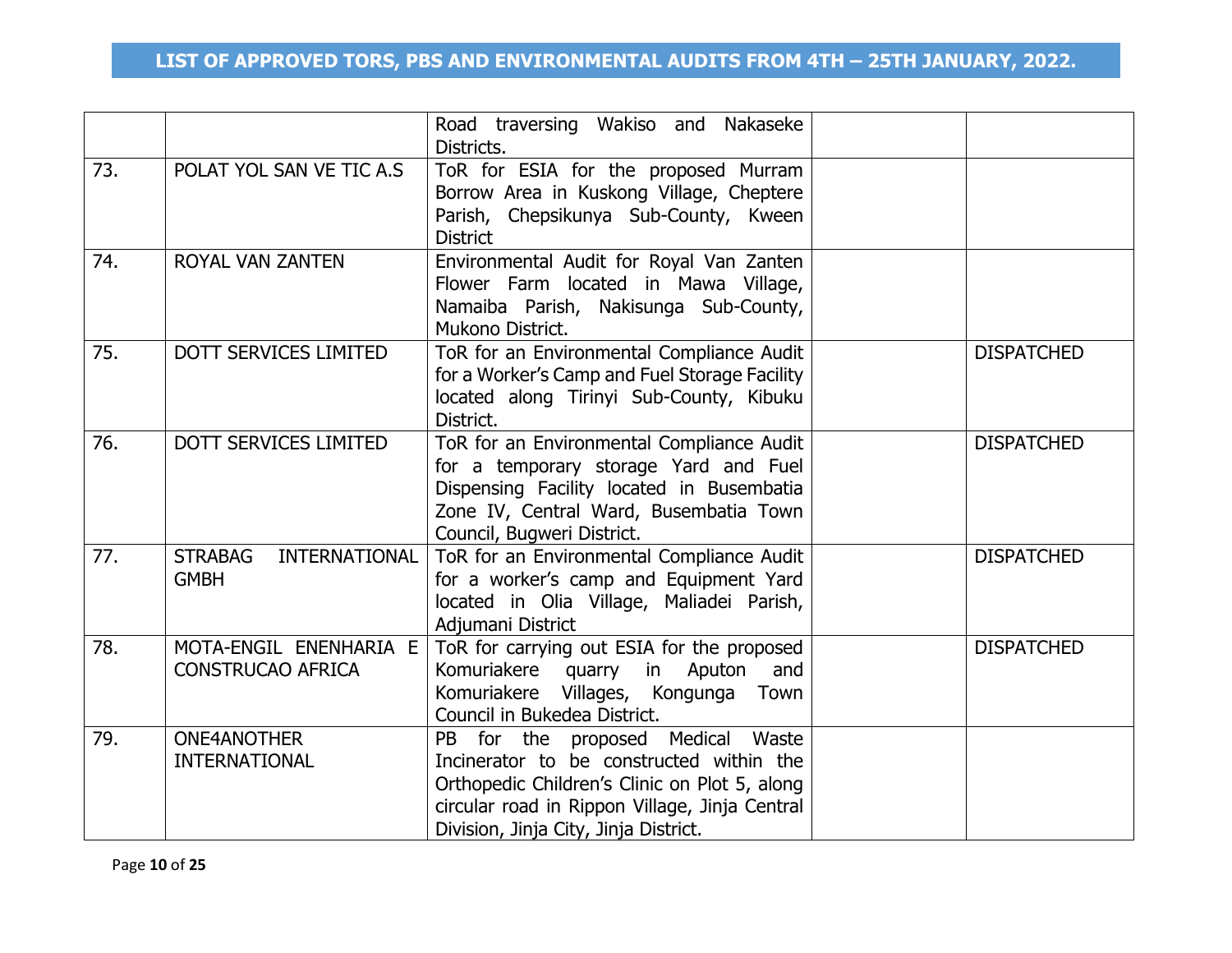| 80. | <b>RIVERSIDE</b><br><b>COUNTRY</b><br><b>RESORT HOTELS LTD</b>                 | PB for the proposed resort and recreation<br>centre to be located at Buseeta and Butadiba<br>Villages, Izaniro Parish, Kisozi Sub-County,<br>Buzaaya County in Kamuli District.     | <b>READY</b><br><b>FOR</b><br><b>DISPATCH</b> |
|-----|--------------------------------------------------------------------------------|-------------------------------------------------------------------------------------------------------------------------------------------------------------------------------------|-----------------------------------------------|
| 81. | SUBNELT INDUSTRIES LTD                                                         | Inspection of Tarpauline and Metal Recycling<br>Facility located in Kampala Industrial Park in<br>Goma Sub-County, Mukono District.                                                 |                                               |
| 82. | NILE FIBERBOARD LIMITED                                                        | Environmental<br>performance<br>of<br>the<br>Fibreboard Manufacturing Plant on plot 13,<br>Block 211 in Kinoni Village, Katugo Parish,<br>Kakooge Sub-County, Nakasongola District. | <b>DISPATCHED</b>                             |
| 83. | <b>ZHONG</b><br><b>DING</b><br><b>CONSTRUCTION MATERIALS</b><br><b>LIMITED</b> | ToR for Environmental Audit pertaining to the<br>operations of a Plywood processing Plant in<br>Nakyerongoosa-Lusanja Village, Kakiri Town<br>Council in Wakiso District            | <b>READY</b><br><b>FOR</b><br><b>DISPATCH</b> |
| 84. | <b>ROYAL VAN ZANTEN</b>                                                        | Environmental Audit for Royal Van Zanten<br>Flower Farm located in Mawa Village,<br>Namaiba Parish, Nakisunga Sub-County,<br>Mukono District.                                       | <b>READY</b><br><b>FOR</b><br><b>PAYMENT</b>  |
| 81. | NATURE INTERNATIONAL<br>WOOD GROUP CO. LTD                                     | ToR for Timber Processing Plant located on $ 8118\rangle$<br>plot 27 Block 26 in Bukoboli village,<br>Nakalama Sub-County Iganga District                                           | <b>DISPATCHED</b>                             |
| 82. | HARRIS INTERNATIONAL<br><b>LIMITED</b>                                         | Soft Drinks and Biscuits Making facility<br>located on plots 2305, 2397, 2399 and<br>23400, in Tuula village, Kawempe Division,<br>Kampala Capital City                             |                                               |
| 83. | <b>TORORO CEMENT LIMITED</b>                                                   | Verticle Rolling Mill located within Tororo<br>Cement factory complex along Malaba-Jinja<br>Highway, Amagoro B village, Amagoro<br>Parish, Osukuru Sub-County, Tororo District      |                                               |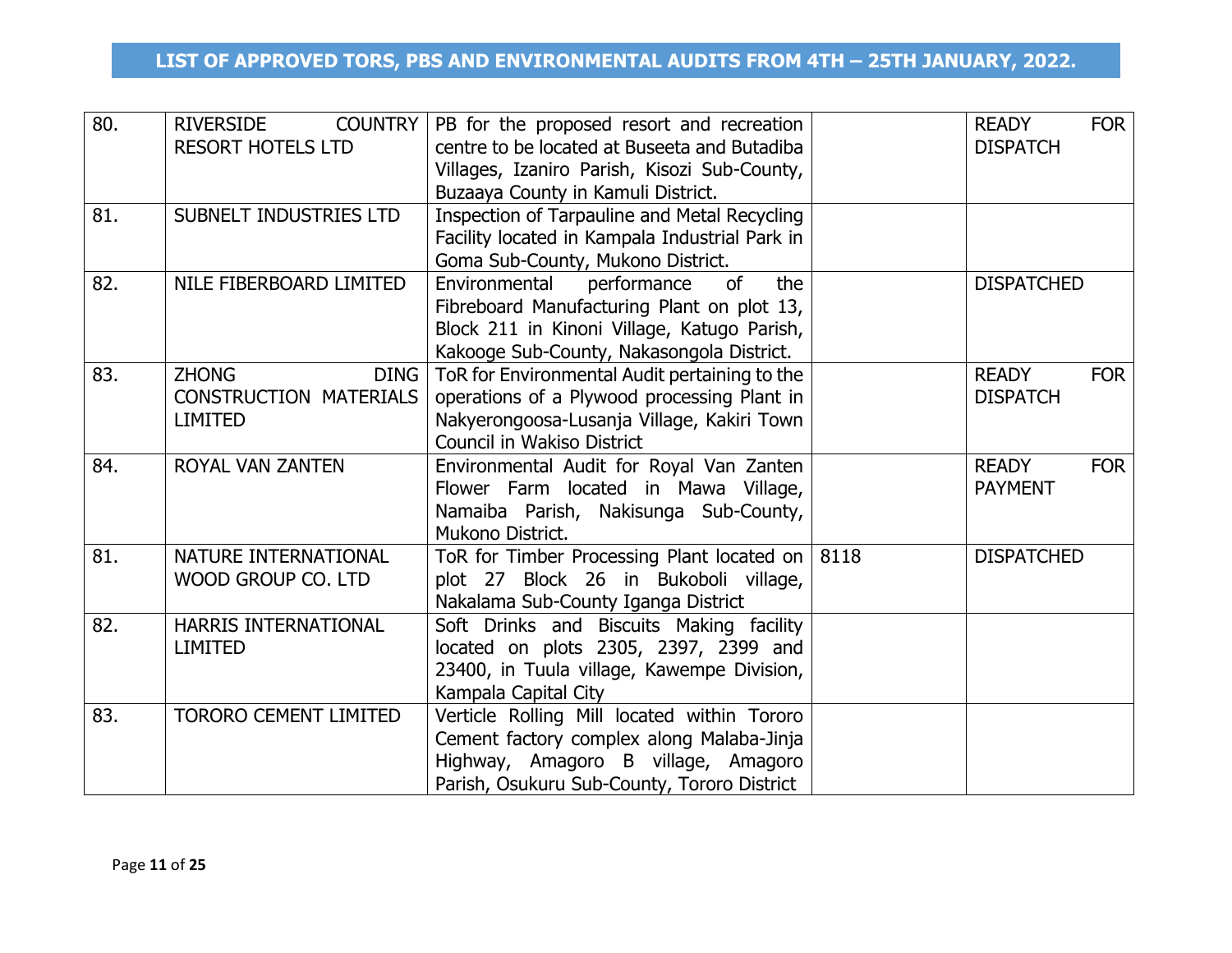| 84.<br>85. | <b>GIANT UGANDA COMPANY</b><br><b>LTD</b><br>MPOWER STEEL COMPANY                                                                    | ToR for Aluminium Profiles manufacturing<br>factory located along Kigenyi-Naluwairo Road<br>on plots 11-17 in Masese village, Walukba<br>Division, Jinja District<br>Steel Rolling Mill located on plots 2813 and | 2736 | <b>DISPATCHED</b><br><b>DISPATCHEDI</b> |
|------------|--------------------------------------------------------------------------------------------------------------------------------------|-------------------------------------------------------------------------------------------------------------------------------------------------------------------------------------------------------------------|------|-----------------------------------------|
|            | <b>LIMITED</b>                                                                                                                       | 2814, Block 224 in Bbanda Ssunga LC 1,<br>Kiyoola Parish, Nakisunga Sub-County,<br><b>Mukono District</b>                                                                                                         |      |                                         |
| 86.        | PRO INDUSTRIES PTE<br><b>LIMITED</b>                                                                                                 | ToR for Effluent Treatment Plant for the<br>Grain Based Ethanol Processing Plant located<br>on plots 15 & 16, Block 740, Ndibulungi<br>village, Kakabala Parish, Butuntumula Sub-<br>County, Luwero District      |      | <b>DISPATCHED</b>                       |
| 87.        | MINISTRY OF WATER AND<br><b>ENVIRONMENT - WATER</b><br><b>AND SANITATION</b><br><b>DEVELOPMENT FACILITY-</b><br>SOUTH WESTERN BRANCH | Water Supply System in Kasaba Rural Growth<br>Centre in Kyambogo Sub-County, Kyenjojo<br><b>District</b>                                                                                                          |      |                                         |
| 88.        | <b>VIVO ENERGY UGANDA</b><br><b>LIMITED</b>                                                                                          | TORs for Environmental Audit for selected<br>Vivo Shell Retail Outlets in Uganda                                                                                                                                  |      | <b>DISPATCHED</b>                       |
| 89.        | ALL IN ONE CHEMICALS (U)<br><b>LIMITED</b>                                                                                           | Mattresses Manufacturing Plant located on<br>plot 74 Block 206 in Kasanga village,<br>Nakasongola District                                                                                                        |      |                                         |
| 90.        | MINISTRY OF WATER AND<br><b>ENVIRONMENT-WATER AND</b><br>SANITATION DEVELOPMENT<br><b>FACILITY-CENTRAL</b>                           | Ntandi Piped Water Supply located in Ntandi<br>Town Council, Bundibugyo District                                                                                                                                  |      |                                         |
| 91.        | <b>GENERATION BOTTLING</b><br><b>COMPANY LIMITED</b>                                                                                 | Packaged Water Manufacturing Plant located<br>on Block 113 Kyagwe Plots 1332 & 1409 in                                                                                                                            |      |                                         |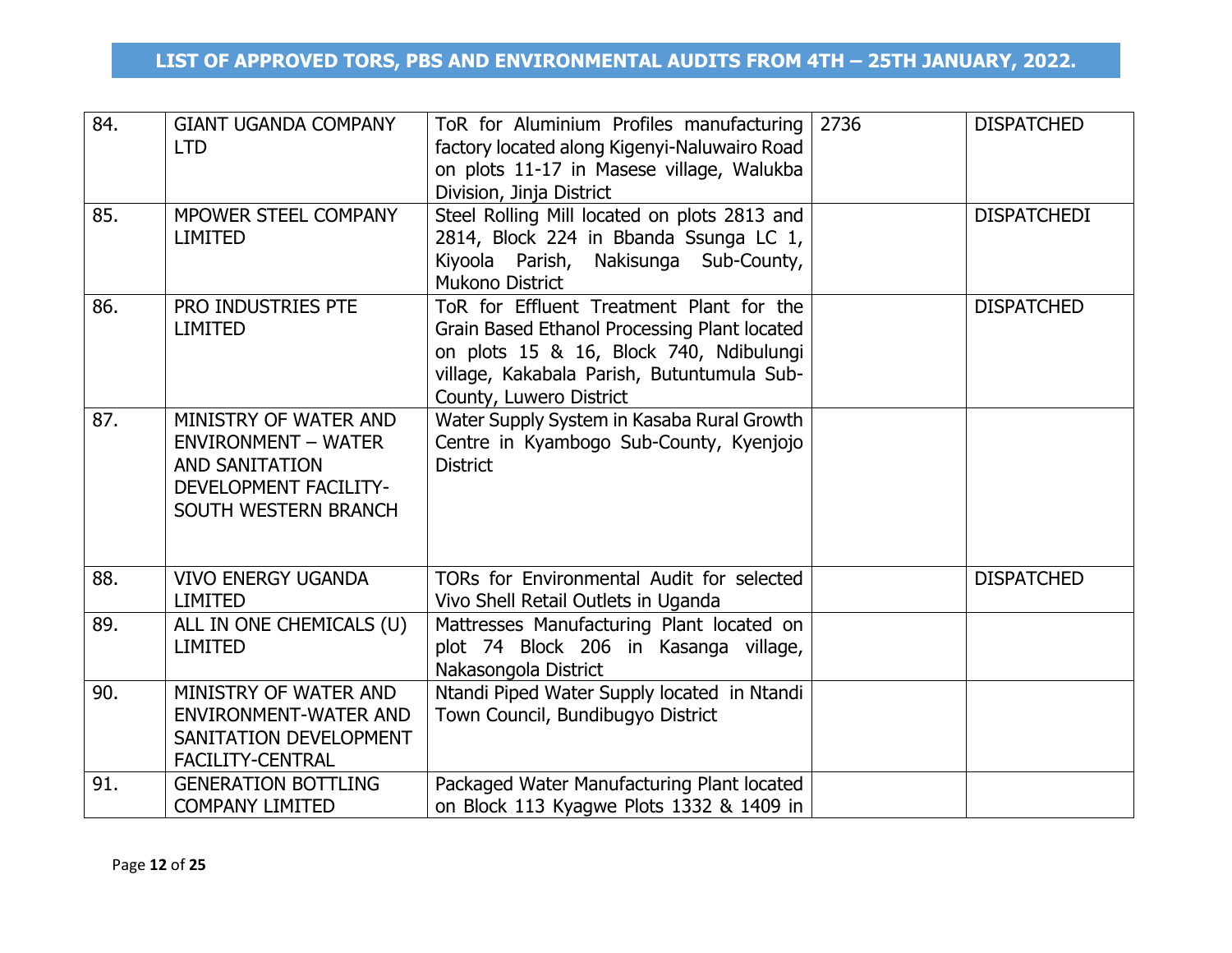|      |                                                                                    | Kampala Industrial and Business Park Goma<br>Division, Mukono District                                                                                                                                         |      |                   |
|------|------------------------------------------------------------------------------------|----------------------------------------------------------------------------------------------------------------------------------------------------------------------------------------------------------------|------|-------------------|
| 92.  | LABOREX UGANDA LIMITED                                                             | Pharmaceutical Manufacturing Plant located<br>on Kyagwe Block 113 plot 909, Kampala<br>Industrial and Business Park, Namanve in<br>Degeya Senyi village, Nantabulirwa Parish,<br>Goma Division Mukono District |      |                   |
| 93.  | <b>LAVANDA BEACH SMC</b><br><b>LIMITED</b>                                         | Expansion of Lavanda Resort Beach located<br>in Bwerenga Cell, Kisubi Ward Katabi Town<br>Council, Wakiso District                                                                                             |      |                   |
| 94.  | <b>VICTORIA TREASURES</b><br><b>LIMITED</b>                                        | Cage Fish Farm Located on Lake Victoria<br>Bugobo Bay Bugabo-Bukaya village, Nalugala<br>Parish, Katabi Town Council, Wakiso District                                                                          |      |                   |
| 95.  | <b>OPTIMA MINED AND</b><br><b>MINERALS LIMITED</b>                                 | Optima Stone Quarry located in Itutwe K<br>village, Kihungya Sub-County, Buliisa District                                                                                                                      |      | <b>DISPATCHED</b> |
| 96.  | <b>GULSANINSAAT SANAYI</b><br><b>TURIZM NAKILIYAT VE</b><br>TICARET ANONIM SIRKETI | ToR for Murram Borrow Pit located in Amia A<br>village, Aboko Parish, Aduku Sub-County,<br>Kwania District                                                                                                     |      | <b>DISPATCHED</b> |
| 97.  | <b>OJAMBO JUSTINE</b>                                                              | Stone Quarry located in Bugali A village,<br>Mutumba TownCouncil, Namayingo District                                                                                                                           |      |                   |
| 98.  | <b>CHINA-UGANDA YONG</b><br><b>QIANG ENERGY</b>                                    | Tor for Environmental Audit for Oil Recycling<br>Plant in Lungala Cell, Maziba Ward, Mpigi<br>Town Council, Mpigi District                                                                                     |      | <b>DISPATCHED</b> |
| 100. | ASWA LOLIM HYDROPOWER<br>PROJECT COMPANY LIMITED                                   | Latoro Small HP Project in Katinya village,<br>Barlyec Parish, Gwot-Apwoyo Sub-County,<br>Nwoya District                                                                                                       | 7892 | <b>DISPATCHED</b> |
| 101  | MINISTRY OF JUSTICE AND<br><b>CONSTITUTIONAL AFFAIRS</b>                           | JLOS House and High Court Building located<br>on plots 98-102 along Katalima Road in<br>Ntinda Police Barracks village, Naguru II<br>Parish, Nakawa Division, Kampala Capital<br>City                          | 7809 | <b>DISPATCHED</b> |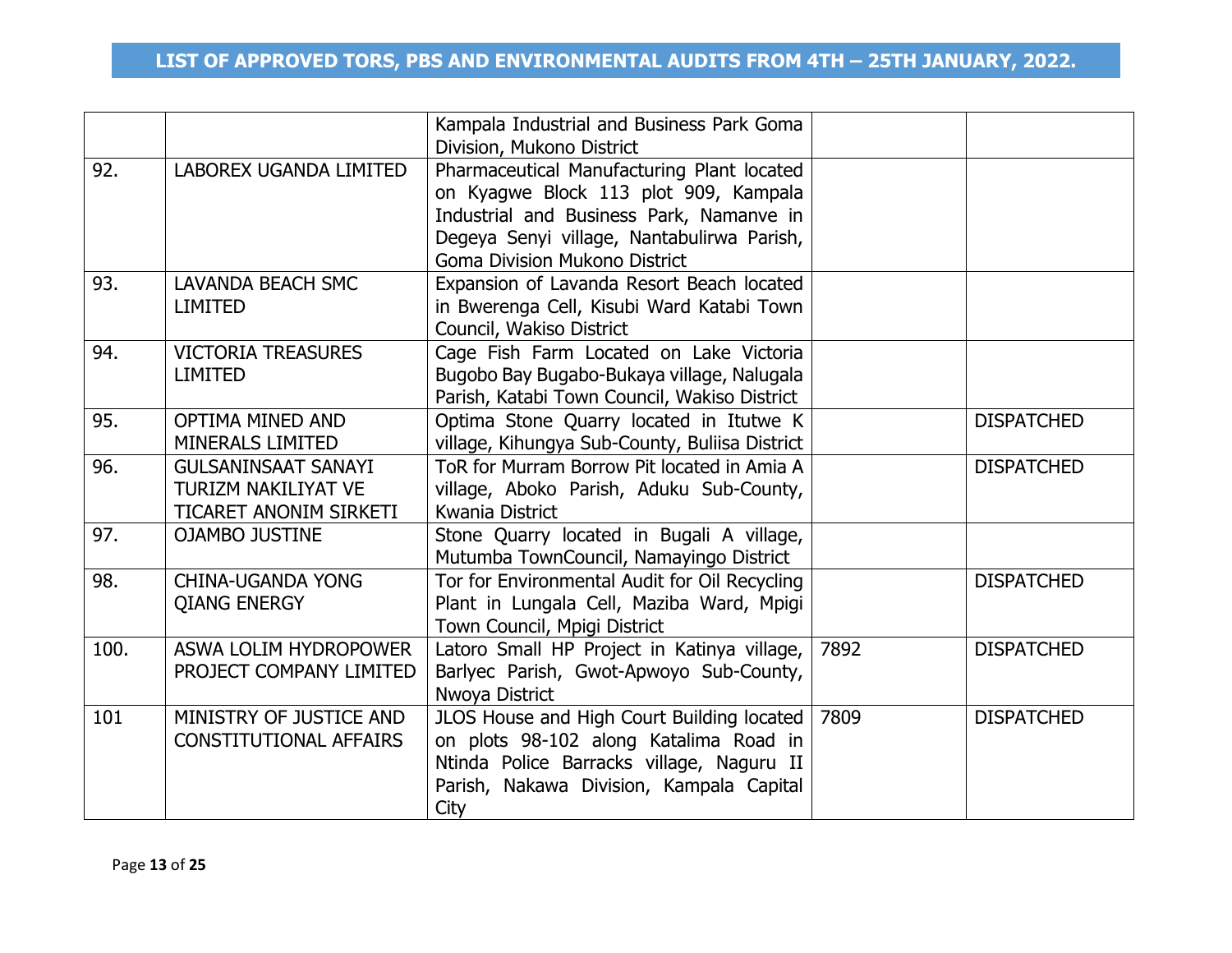| 102 | <b>GIDRO-SILA COMPANY</b><br><b>LIMITED</b>                                  | ToR for ESIA for 17.4MW lower Achwa<br>Project Traversing<br>Hydropower<br>Amuru<br>District (Okidi North village, Okidi Parish,<br>Atiak Sub-County) and Lamo District (Apyieta<br>Parish in Nyimur Sub-County and Padwat<br>Parish in Agil Sub-County) | <b>DISPATCHED</b> |  |
|-----|------------------------------------------------------------------------------|----------------------------------------------------------------------------------------------------------------------------------------------------------------------------------------------------------------------------------------------------------|-------------------|--|
| 103 | HYDROMAX NENGO BRIDGE<br><b>LIMITED</b>                                      | Nengo Bridge Mini Hydropower Project on<br>River Mitanoo in Kanungu and Rukungiri<br><b>Districts</b>                                                                                                                                                    | <b>DISPATCHED</b> |  |
| 104 | <b>EMERGENCY LIFE SUPPORT</b><br>FOR CIVILIAN WAR VICTIM                     | Children's surgical Hospital located on plot<br>120-122, Bishop Dunstan, Nsubuga Road,<br>Banga-Nakiwogo, Entebbe Municipality,<br><b>Wakiso District</b>                                                                                                |                   |  |
| 105 | MID-WESTERN DEANERY<br>LUTHERAN CHURCH OF<br><b>UGANDA</b>                   | Operations of Lutheran Church in Kihande<br>Cell, Western Ward, Central Division, Masindi<br><b>District</b>                                                                                                                                             |                   |  |
| 106 | <b>KARIMOJONG OVERLAND</b><br><b>SAFARIS LTD</b>                             | Airstrip in Pian-Upe Wildlife Reserve in<br>Okudud village, Morua Parish, Namalu Sub-<br>County, nakapiripirit District                                                                                                                                  | <b>DISPATCHED</b> |  |
| 107 | <b>GAME TRAILS (UGANDA)</b><br><b>LIMITED</b>                                | Sport Hunding and Camping in Bugungu<br>Wildlife Reserve in Buliisa District                                                                                                                                                                             |                   |  |
| 108 | <b>CHURCH OF GOSPEL</b><br>MESSENGER OF HOLINESS<br><b>AND RIGHTEOUSNESS</b> | Imani Milele Vocational Institute located on<br>plots 204 and 273, Block 225 in upper<br>Mawanga village, uziga Parish, Makindye<br>Division, Kampala Capital City                                                                                       |                   |  |
| 109 | DAZHONG IRON AND STEEL<br><b>INDUSTRIES LIMITED</b>                          | Establishment of the Iron Ore Mining Project<br>in Kigyeyo, Kabitojo, and Bugomora villages,<br>Remera Parish, Bukimbiri Sub-County,<br>Bufumbira East County, Kisoro District                                                                           |                   |  |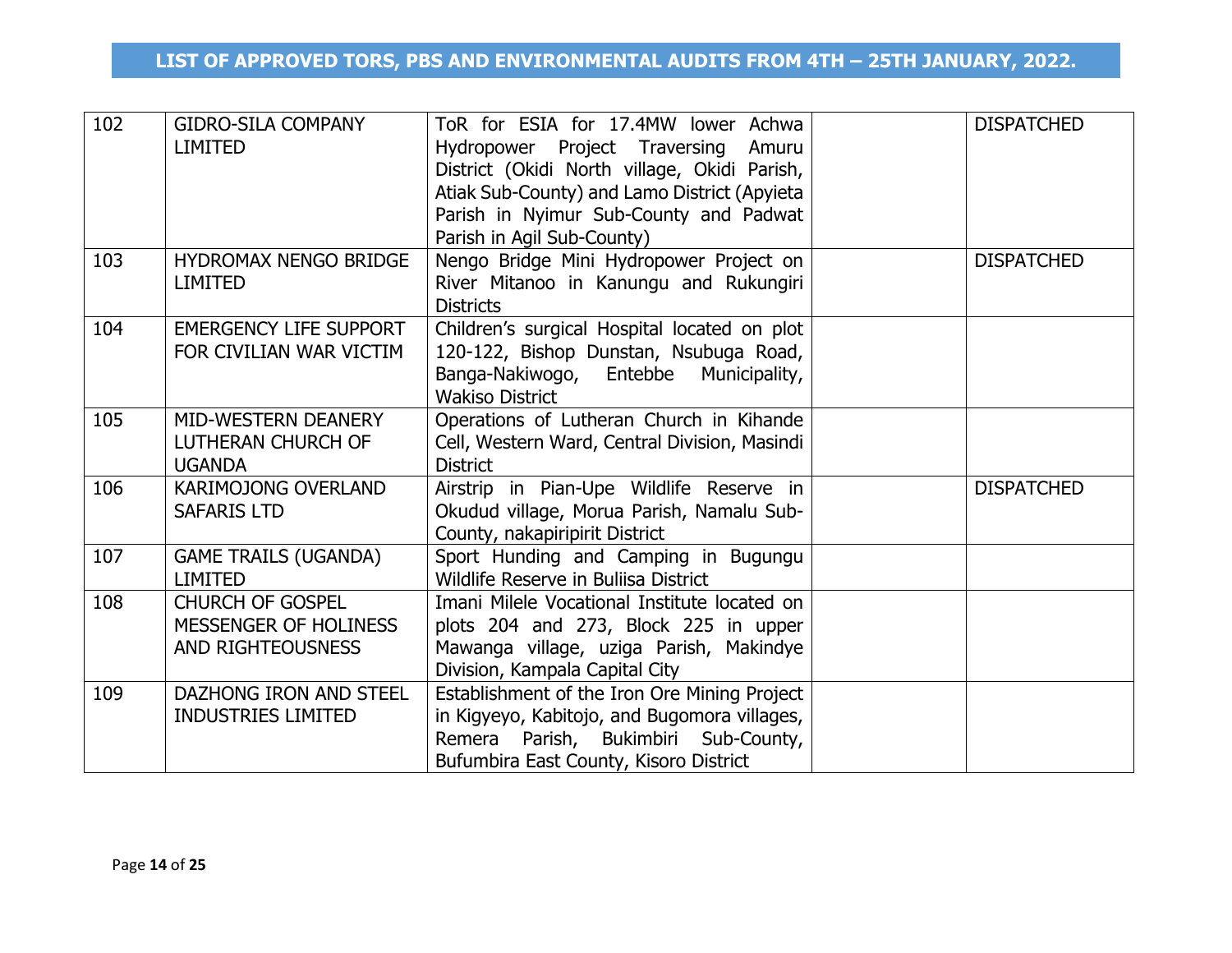| 110 | NATURE INTERNATIONAL<br>WOOD GROUP CO. LTD    | Timber Processing Plant located on plot 27<br>Block 26 in Bukoboli village, Nakalama Sub-<br>County Iganga District                                                        |      |                                               |
|-----|-----------------------------------------------|----------------------------------------------------------------------------------------------------------------------------------------------------------------------------|------|-----------------------------------------------|
| 111 | HARRIS INTERNATIONAL<br><b>LIMITED</b>        | Soft Drinks and Biscuits Making facility 2478<br>located on plots 2305, 2397, 2399 and<br>23400, in Tuula village, Kawempe Division,<br>Kampala Capital City               |      | <b>DISPATCHED</b>                             |
| 112 | <b>BWIRE JOSEPH</b>                           | Request to consider approval of the Project<br>Brief for the proposed poultry Farm in<br>Mwereerwe A Village, Wakiso Disttrict                                             |      | <b>DISPATCHED</b>                             |
| 113 | <b>GLOBE CLEAN SERVICES</b>                   | Request for amendment on Lincence No/<br>TR/087/2021 for transportation of Hazardous<br>Waste                                                                              |      | <b>READY</b><br><b>FOR</b><br><b>DISPATCH</b> |
| 114 | <b>GKEMVIRO LOGISTICS</b><br><b>LIMITED</b>   | Request for amendment on Lincence No.<br>TR/011/2021 for Transportation of Domestic<br>Waste                                                                               |      | <b>FOR</b><br><b>READY</b><br><b>DISPATCH</b> |
| 115 | <b>ORIENT CITY CLEANERS</b><br><b>LIMITED</b> | Request for amendment on Lincence No.<br>TR/078/2021 for Transportation of Hazadous<br>Waste                                                                               |      | <b>FOR</b><br><b>READY</b><br><b>DISPATCH</b> |
| 116 | <b>BRIGADE DISTRILLERIES</b><br><b>LTD</b>    | Environmental performace of the spirits<br>blending and production factory on plot 346,<br>block 82 in Kiryowa-Kirolo Cell, Kiryamuli<br>Ward, Wakiso District             |      | <b>DISPATCHED</b>                             |
| 117 | MUNGUFENI INVESTMENTS<br><b>LIMITED</b>       | ToR for ESIA for the proposed Bottled water,<br>juice and milk processing plant on plot 1702,<br>block 113 within the Kampala Industrial and<br><b>Business Park</b>       |      | <b>DISPATCHED</b>                             |
| 118 | KINYARA SUGAR LIMITE                          | ToR pertaining to the proposed 48TPH Boiler<br>and 5MW Turbine on plot 31, Blocks 9 and 10<br>in Kinyara Village, Kinyara Parish, Budongo<br>Sub-County, Bujenje District. | 7973 | <b>DISPATCHED</b>                             |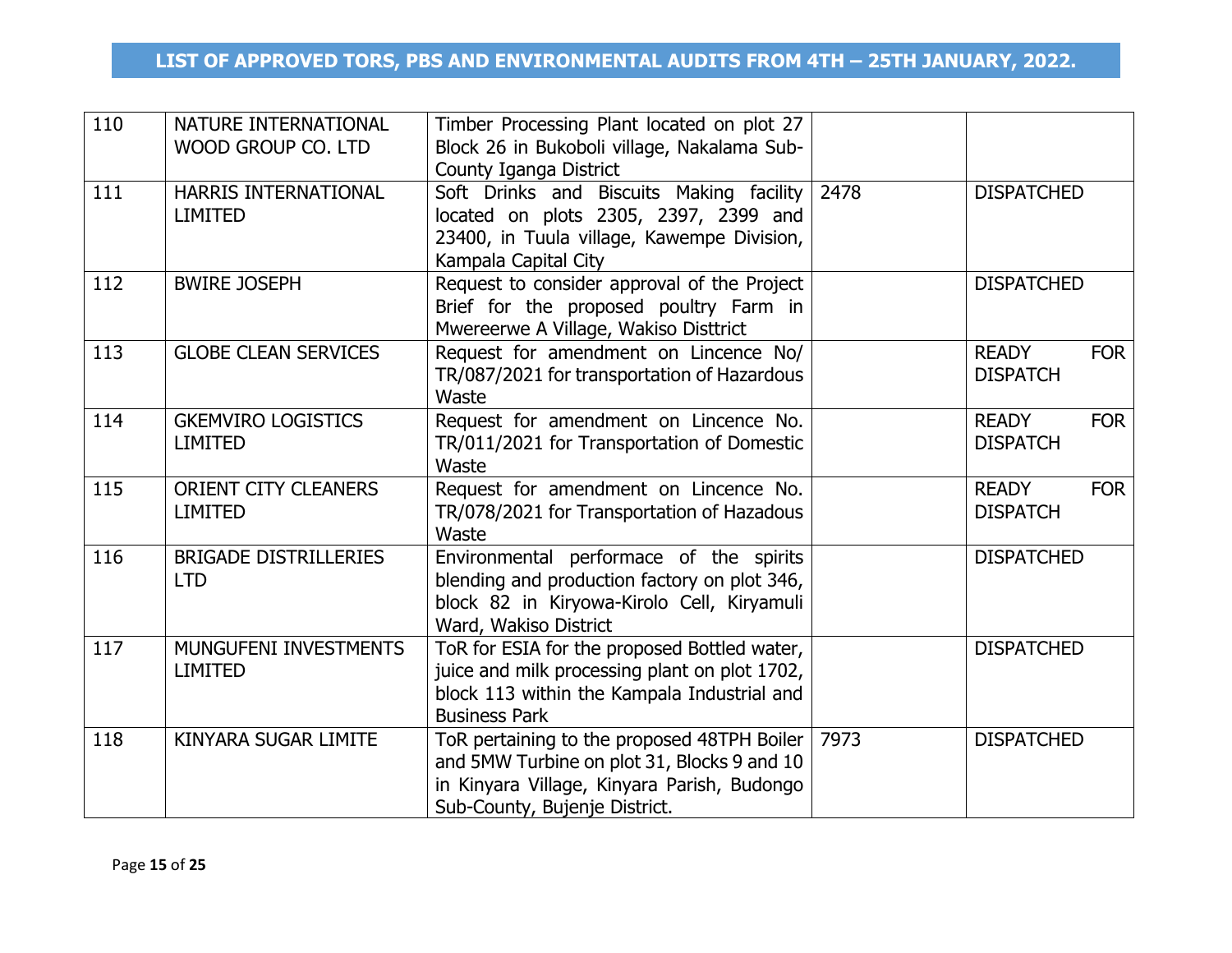| 119 | TOWN CLERK- NYENDO<br><b>MUKUNGWE DIVISION-</b><br><b>MASAKA</b> | Degradation of sections of Nakayiba Wetland<br>in Binyonyi B Village and Kayirikiti Village,<br>Nyendo- Mukungwe Division, Masaka City                                 | <b>DISPATCHED</b>              |            |
|-----|------------------------------------------------------------------|------------------------------------------------------------------------------------------------------------------------------------------------------------------------|--------------------------------|------------|
| 120 | <b>FUSION LIMITED</b>                                            | Backfilling and Degradation of part of<br>Kyetinda Wetland in Kiruddu-Buziga Village,<br>Makindye Division, Kampala City                                               | <b>DISPATCHED</b>              |            |
| 121 | ATC UGANDA LIMITED                                               | Environmental Audit for Nyerere Base<br>Transceiver Station (BTS) SITE ID: 605226                                                                                      | <b>READY</b><br><b>PAYMENT</b> | <b>FOR</b> |
| 122 | ATC UGANDA LIMITED                                               | Environmental Audit for Bugire B Base<br>Transceiver Station (BTS) SITE ID: 608030                                                                                     | <b>READY</b><br><b>PAYMENT</b> | <b>FOR</b> |
| 123 | <b>EATON TOWERS UGANDA</b><br><b>LIMITED</b>                     | Environmental Audit for Bibia Nimule Base<br>Transceiver Stations (BTSs) in Bibia Central<br>Village, Bibia Parish, Atiak Sub-county, Kilak<br>County, Amuru District. | <b>READY</b><br><b>PAYMENT</b> | <b>FOR</b> |
| 124 | ATC UGANDA LIMITED                                               | Environmental Audit for<br><b>Dikwe</b><br><b>Base</b><br>Transceiver Station (BTS) SITE ID: 608086                                                                    | <b>READY</b><br><b>PAYMENT</b> | <b>FOR</b> |
| 125 | <b>EATON UGANDA LIMITED</b>                                      | Environmental Audit for Mpererwe-2 Base<br>Transceiver Station (BTS) SITE ID: 607455                                                                                   | <b>READY</b><br><b>PAYMENT</b> | <b>FOR</b> |
| 126 | <b>EATON UGANDA LIMITED</b>                                      | Environmental Audit for EATON Mbogo Base<br>Transceiver Station (BTS) SITE ID: 607433                                                                                  | <b>READY</b><br><b>PAYMENT</b> | <b>FOR</b> |
| 127 | <b>EATON UGANDA LIMITED</b>                                      | Environmental Audit for EATON<br><b>Ben</b><br>Kiwanuka Base Transceiver Station (BTS)<br>SITE ID: 607015                                                              | <b>READY</b><br><b>PAYMENT</b> | <b>FOR</b> |
| 128 | ATC UGANDA LIMITED                                               | Audit<br>for<br>Goli<br>Environmental<br><b>Base</b><br>Transceiver Station (BTS) SITE ID: 606211                                                                      | <b>READY</b><br><b>PAYMENT</b> | <b>FOR</b> |
| 129 | <b>EATON TOWERS UGANDA</b><br><b>LIMITED</b>                     | Audit<br>Environmental<br>for<br>Gulu<br><b>Base</b><br>Transceiver Station (BTS) SITE ID: 608554                                                                      | <b>READY</b><br><b>PAYMENT</b> | <b>FOR</b> |
| 130 | ATC UGANDA LIMITED                                               | Environmental Audit for HAM TOWERS Base<br>Transceiver Station (BTS) SITE ID: 606247                                                                                   | <b>READY</b><br><b>PAYMENT</b> | <b>FOR</b> |
| 131 | <b>EATON TOWERS UGANDA</b><br><b>LIMITED</b>                     | Audit for Masindi<br>Environmental<br><b>Base</b><br>Transceiver Station (BTS) SITE ID: 609226                                                                         | <b>READY</b><br><b>PAYMENT</b> | <b>FOR</b> |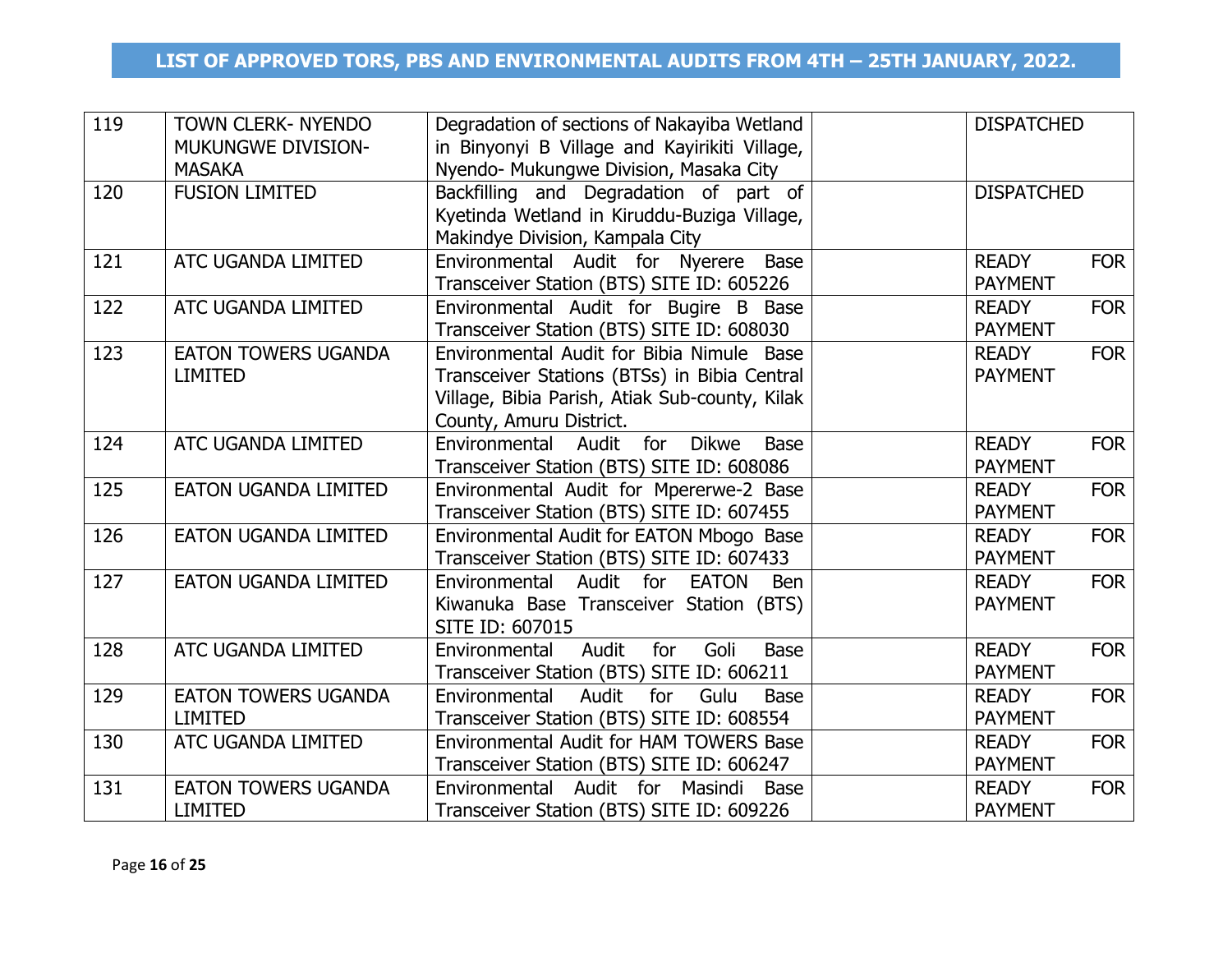| 132 | <b>EATON TOWERS UGANDA</b> | Environmental Audit for KISUBI<br>Base        | <b>READY</b>   | <b>FOR</b> |
|-----|----------------------------|-----------------------------------------------|----------------|------------|
|     | <b>LIMITED</b>             | Transceiver Station (BTS) SITE ID: 607289     | <b>PAYMENT</b> |            |
| 133 | <b>EATON TOWERS UGANDA</b> | Environmental Audit for Nyerere Base          | <b>READY</b>   | <b>FOR</b> |
|     | <b>LIMITED</b>             | Transceiver Station (BTS) SITE ID: 607538     | <b>PAYMENT</b> |            |
| 134 | <b>EATON TOWERS UGANDA</b> | Environmental Audit for PAJULE Base           | <b>READY</b>   | <b>FOR</b> |
|     | <b>LIMITED</b>             | Transceiver Station (BTS) SITE ID: 608649     | <b>PAYMENT</b> |            |
| 135 | ATC UGANDA LIMITED         | Environmental Audit for KATUNGURU Base        | <b>READY</b>   | <b>FOR</b> |
|     |                            | Transceiver Station (BTS) SITE ID: 605907     | <b>PAYMENT</b> |            |
| 136 | <b>EATON TOWERS UGANDA</b> | Environmental<br>Audit<br>for<br><b>EATON</b> | <b>READY</b>   | <b>FOR</b> |
|     | <b>LIMITED</b>             | NAJJANANKUMBI Base Transceiver Station        | <b>PAYMENT</b> |            |
|     |                            | (BTS) SITE ID: 607507                         |                |            |
| 137 | ATC UGANDA LIMITED         | Environmental Audit for EATON PALWO Base      | <b>READY</b>   | <b>FOR</b> |
|     |                            | Transceiver Station (BTS) SITE ID: 606165     | <b>PAYMENT</b> |            |
| 138 | ATC UGANDA LIMITED         | Environmental Audit for EATON KALAGALA        | <b>READY</b>   | <b>FOR</b> |
|     |                            | Base Transceiver Station (BTS) SITE ID:       | <b>PAYMENT</b> |            |
|     |                            | 606049                                        |                |            |
| 139 | ATC UGANDA LIMITED         | Environmental Audit for STARCH FACTORY        | <b>READY</b>   | <b>FOR</b> |
|     |                            | Base Transceiver Station (BTS) SITE ID:       | <b>PAYMENT</b> |            |
|     |                            | 605900                                        |                |            |
| 140 | ATC UGANDA LIMITED         | Environmental Audit for WANDI Base            | <b>READY</b>   | <b>FOR</b> |
|     |                            | Transceiver Station (BTS) SITE ID: 606162     | <b>PAYMENT</b> |            |
| 141 | ATC UGANDA LIMITED         | Environmental Audit for CARES CORNER          | <b>READY</b>   | <b>FOR</b> |
|     |                            | ROOFTOP Base Transceiver Station (BTS)        | <b>PAYMENT</b> |            |
|     |                            | SITE ID: 605990                               |                |            |
| 142 | ATC UGANDA LIMITED         | Environmental Audit for BUGOMOLWA Base        | <b>READY</b>   | <b>FOR</b> |
|     |                            | Transceiver Station (BTS) SITE ID: ---- in    | <b>PAYMENT</b> |            |
|     |                            | Kyankwanzi District                           |                |            |
| 143 | ATC UGANDA LIMITED         | Environmental Audit for NAMULONGE Base        | <b>READY</b>   | <b>FOR</b> |
|     |                            | Transceiver Station (BTS) SITE ID: 607550     | <b>PAYMENT</b> |            |
| 144 | AFRICA EMS NYAMWAMBA       | Audit report<br>Environmental<br>for<br>the   | <b>READY</b>   | <b>FOR</b> |
|     | <b>LIMITED</b>             | Nyamwamba-2 small hydropower on River         | <b>PAYMENT</b> |            |
|     |                            |                                               |                |            |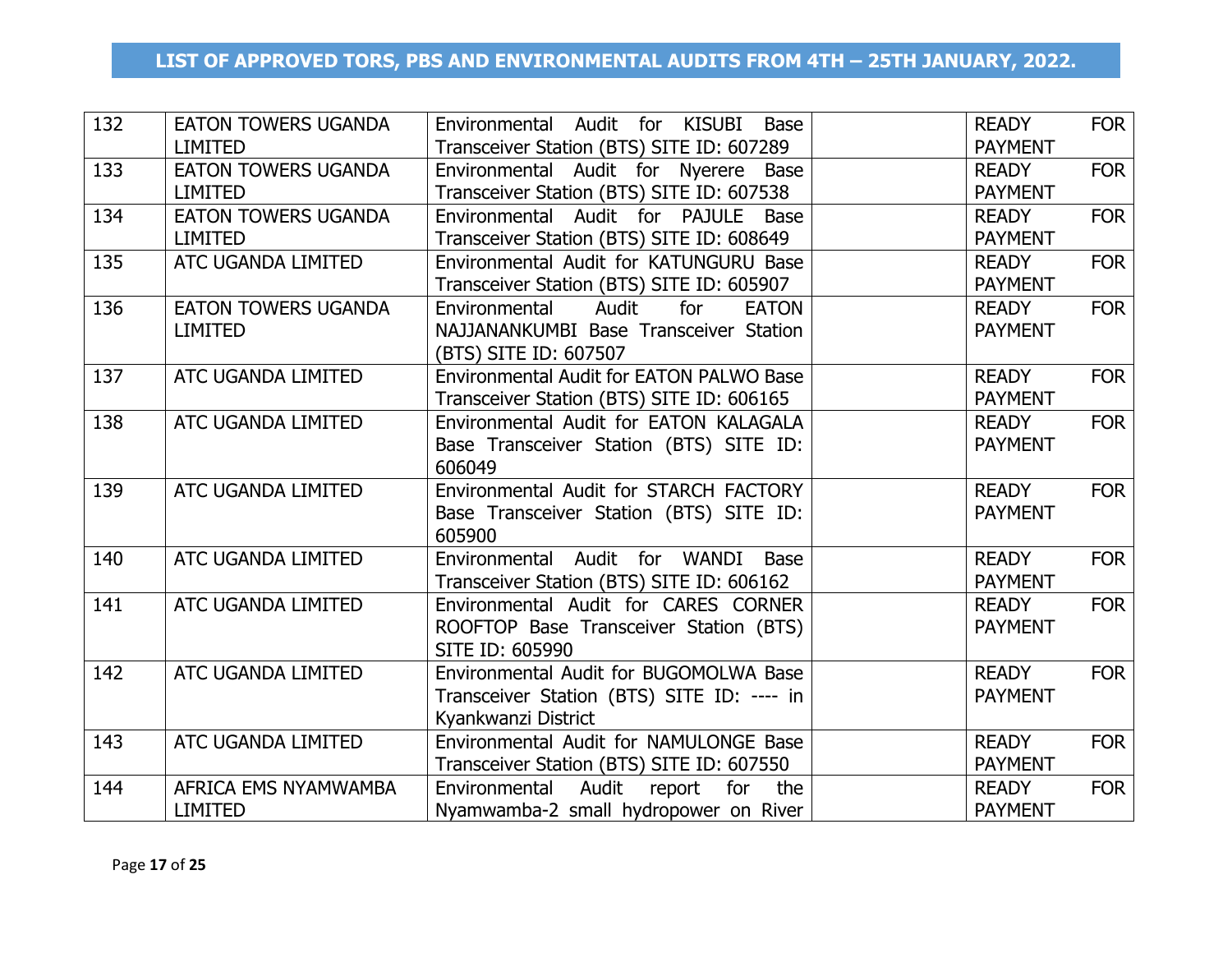|     |                                                                 | Nyamwamba, in Katiri and Kilembia Villages,<br>Bulembia<br>Kasese<br>Divisioan,<br>Municipal<br>Council, Kasese District                                          |      |                                               |
|-----|-----------------------------------------------------------------|-------------------------------------------------------------------------------------------------------------------------------------------------------------------|------|-----------------------------------------------|
| 145 | ATC UGANDA LIMITED                                              | Environmental Audit for Namulonge B Base<br>Transceiver Station. SITE ID: 607551                                                                                  |      | <b>FOR</b><br><b>READY</b><br><b>PAYMENT</b>  |
| 146 | <b>BIYINZIKA POULTRY</b><br><b>INTERNATIONAL LIMITED</b>        | Environmental Audit for Biyinzika Poultery<br>Hatchery on plot 1158, block 97, in Lukojjo<br>Village, Mpoma Parish, Nama Sub-County in<br><b>Mukono District</b>  |      | <b>FOR</b><br><b>READY</b><br><b>PAYMENT</b>  |
| 147 | ATC UGANDA LIMITED                                              | Environmental Audit report for Hoima Base<br>Transceiver Station (BTS) SITE ID: 605135                                                                            |      | <b>READY</b><br><b>FOR</b><br><b>PAYMENT</b>  |
| 148 | ATC UGANDA LIMITED                                              | Environmental Audit report for Kyatoko Base<br>Transceiver Station (BTS) SITE ID: 605225                                                                          |      | <b>FOR</b><br><b>READY</b><br><b>PAYMENT</b>  |
| 149 | ATC UGANDA LIMITED                                              | Environmental Audit report for Lubiri Base<br>Transceiver Station (BTS) SITE ID: 607367                                                                           |      | <b>FOR</b><br><b>READY</b><br><b>PAYMENT</b>  |
| 150 | ATC UGANDA LIMITED                                              | Environmental Audit report for Nakawuka 2<br>Base Transceiver Station (BTS) SITE ID:<br>607519                                                                    |      | <b>FOR</b><br><b>READY</b><br><b>PAYMENT</b>  |
| 151 | ATC UGANDA LIMITED                                              | Environmental Audit report for Bugambe<br>Base Transceiver Station (BTS) SITE ID:<br>606030                                                                       |      | <b>FOR</b><br><b>READY</b><br><b>PAYMENT</b>  |
| 152 | <b>GAME TRAILS UGANDA</b><br><b>LIMITED</b>                     | Scoping Report and ToR for the proposed<br>Sport Hunting and Camping, in Bugungu<br>Wildlife Reserve in Buliisa District.                                         | 7920 | <b>READY</b><br><b>FOR</b><br><b>DISPATCH</b> |
| 153 | <b>DEVELOP HOLDINGS AND</b><br><b>INVESTMENTS PTY LITD</b>      | ToR for undertaking ESIA for the proposed<br>Rice Milling Plant along Tirinyi Road, in<br>Bupala Village, Bukoona Parish, Nakalama<br>Sub-County, Iganga District | 8181 | <b>FOR</b><br><b>READY</b><br><b>DISPATCH</b> |
| 154 | STEEMA TRANSFORMERS<br>AND ELECTRICALS UGANDA<br><b>LIMITED</b> | ToR for undertaking ESIA                                                                                                                                          | 8129 | <b>DISPATCHED</b>                             |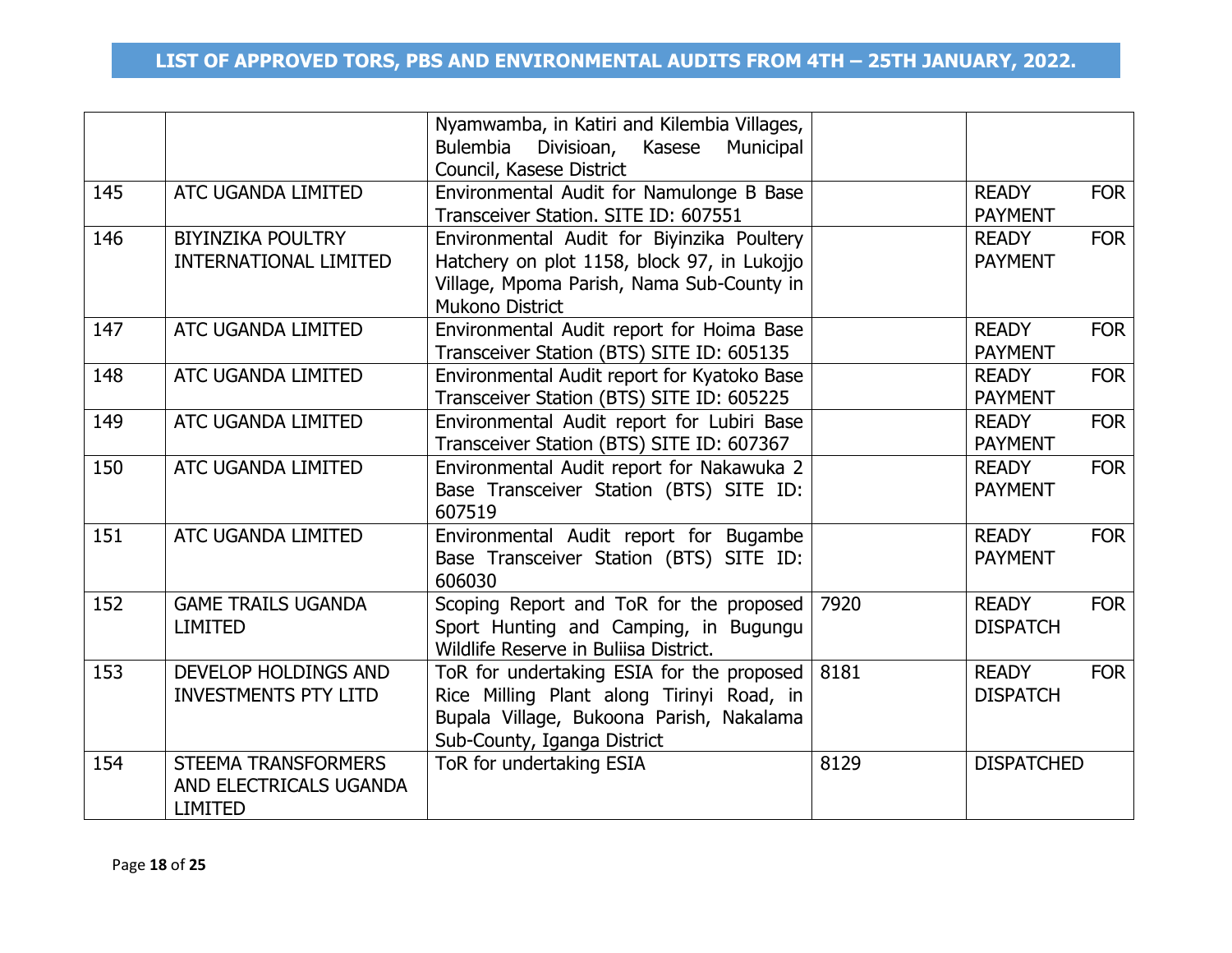| 155 | <b>CHINA RAILWAY SEVENTH</b><br><b>GROUP CO. LTD</b>  | Decommissioning and Restoration Plan for<br>the Borrow Area at km 25 LHS 4km located<br>in Kikoora Village, Butoole Parish, Kyangwali<br>Sub-County, Kikuube District                                                                                                     |      | <b>READY</b><br><b>FOR</b><br><b>DISPATCH</b> |
|-----|-------------------------------------------------------|---------------------------------------------------------------------------------------------------------------------------------------------------------------------------------------------------------------------------------------------------------------------------|------|-----------------------------------------------|
| 156 | BE ENERGY LIMITED                                     | ToR for carrying out an Environmental Audit<br>of five fuel service stations in the Districts of<br>Kampala – Bakri Fuel Service Station,<br>Mopetro Fuel Service Station, Tagadum Fuel<br>Service Station, Delta Petroleum Fuel Station<br>and Omak Fuel Service Station |      | <b>READY</b><br><b>FOR</b><br><b>DISPATCH</b> |
| 157 | EAST AFRICA GASOIL (U)<br><b>LIMITED</b>              | ToR for ESIA for the proposed East Africa<br>Gasoil Fuel Station in Kayunga                                                                                                                                                                                               |      | <b>DISPATCHED</b>                             |
| 158 | SEWANKAMBO AND<br><b>COMPANY ADVOCATES</b>            | <b>ASPECTS</b><br><b>OF</b><br><b>LAND</b><br>ENVIRONMENTAL<br>COMPRISED IN BUSIRO BLOCK 306, PLOT<br>6106 AT BIIRA IN SUMBWE ZONE, SUMBWE<br>PARISH, WAKISO DISTRICT.                                                                                                    |      | <b>DISPATCHED</b>                             |
| 159 | <b>BALI YUAN TONG</b><br><b>INTERNATIONAL SMC LTD</b> | CHANGE OF NAME FROM BAILY EXPRESS<br>INTERNATIONAL TO BAILI YUANTONG<br><b>INTERNATIONAL</b>                                                                                                                                                                              |      | <b>DISPATCHED</b>                             |
| 160 | CHINA WU YI COMPANY<br><b>LIMITED</b>                 | ToR for carrying out ESIA for the proposed<br>Temporary Campsite on Kyiwalianga street in<br>Mutuba - Musisi LC1, Katwe Ward, Masaka<br>City                                                                                                                              | 7877 | <b>DISPATCHED</b>                             |
| 162 | ATC UGANDA LIMITED                                    | Environmental Audit for the operations of the<br>Nzengo Base Transceiver Station (Site ID<br>607605) located in Buyiwa Village, Ssango<br>Parish, Buwama Sub-County, Mpigi District                                                                                       |      | <b>READY</b><br><b>FOR</b><br><b>PAYMENT</b>  |
| 163 | HIMA CEMENT LIMITED                                   | ToR for carrying out an Environmental<br>Compliance Audit pertaining to the<br>operations of the Dura limestone Quarry<br>within Queen Elizabeth National Park in<br>Kamwenge District                                                                                    |      | <b>DISPATCHED</b>                             |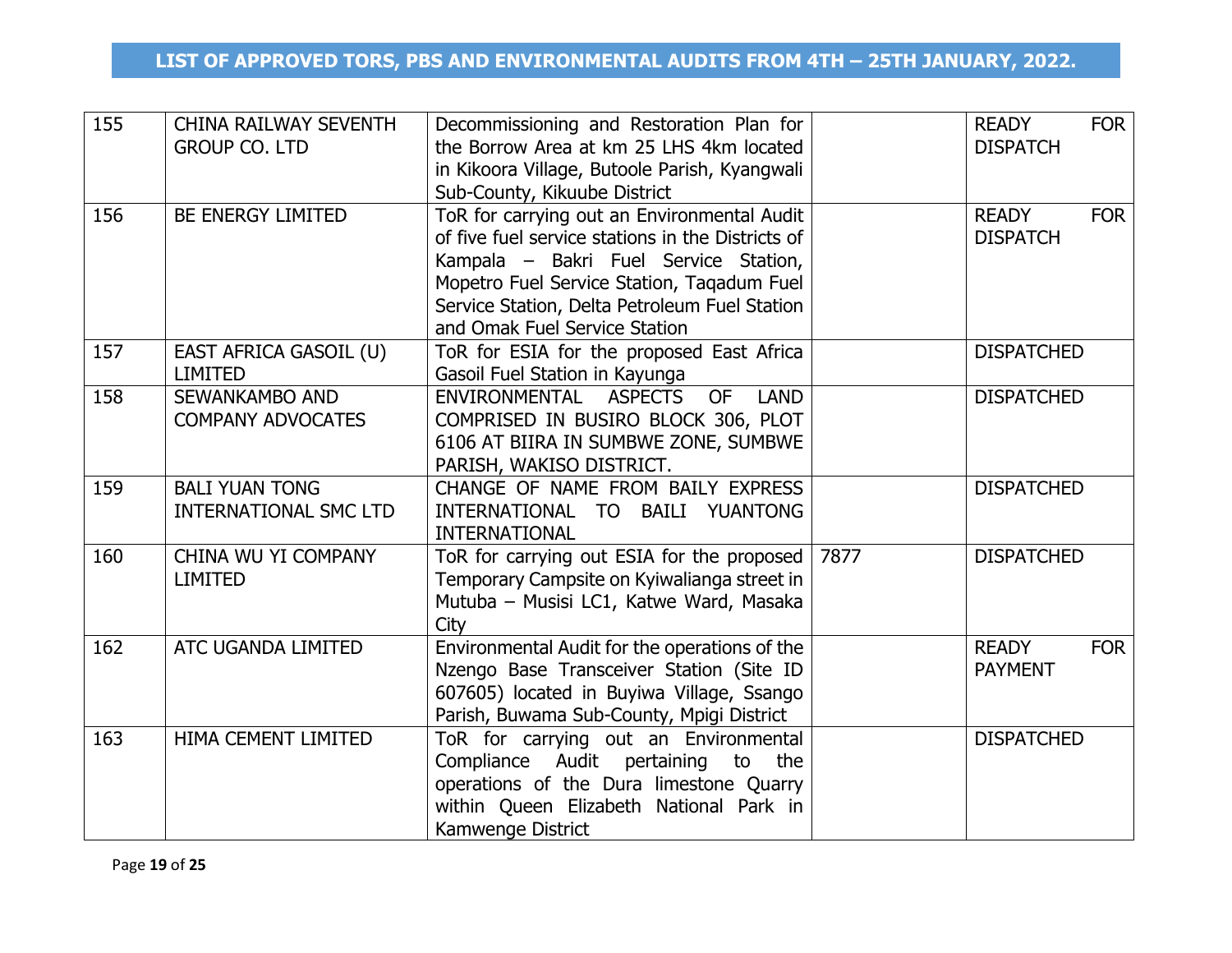| 164 | <b>BETA PROJECTS LIMITED</b>                               | ToR for the ESIA for the proposed supply<br>base campsite located in Kasinyi village, Nile<br>Parish, Ngwendo Sub-County in Buliisa<br><b>District</b>                                                        |      | <b>DISPATCHED</b>                             |
|-----|------------------------------------------------------------|---------------------------------------------------------------------------------------------------------------------------------------------------------------------------------------------------------------|------|-----------------------------------------------|
| 165 | HUAYE INTENATIONAL<br><b>LOGISTICS COMPANY LTD</b>         | ToR for undertaking ESIA for<br>the<br>modifications on the mini diesel storage<br>facility, in Namilyango Village,                                                                                           |      | <b>DISPATCHED</b>                             |
| 166 | SUNBELT INDUSTRIES LTD                                     | Inspection of Tarpaulin and Metal Recycling<br>Facility in Kampala Industrial Park in Goma<br>Sub-County, Mukono District                                                                                     |      | <b>READY</b><br><b>FOR</b><br><b>DISPATCH</b> |
| 167 | CHINA RAILWAY NO. 5<br>ENGINEERING GROUP CO.<br><b>LTD</b> | Review of the scoping report and TOR for $ 8174 $<br>ESIA for the proposed Murram Borrow Sites<br>in Karujubu Ivision, Masindi Municipal<br>Council, Masindi District                                         |      | <b>DISPATCHED</b>                             |
| 168 | CHINA RAILWAY NO. 5<br>ENGINEERING GROUP CO.<br><b>LTD</b> | Review of the scoping report and TOR for $ 8173\rangle$<br>ESIA for the proposed Murram Borrow Sites<br>along Masindi-Kigumba Raod in Kidima<br>Village, Kigumba Sub-County in Kiryandongo<br><b>District</b> |      | <b>DISPATCHED</b>                             |
| 169 | NAMEKARA MINING<br><b>COMPANY LIMITED</b>                  | TOR for<br>undertaking<br>compliance<br>a<br>Audit of<br>Namekara<br>Environmetal<br>the<br>Vermiculite Mine in Butiru and Bugobero in<br>Manafwa District                                                    | 2704 | <b>DISPATCHED</b>                             |
| 170 | <b>SUNMAKER ENERGY</b><br><b>UGANDA LIMITED</b>            | TOR report for the ESIA for Cosl Radioactive   8163<br>Material Storage Bunker for Tilenga Project<br>Kasinyi Village, Ngwedo Sub-County in<br><b>Buliisa District</b>                                        |      | <b>DISPATCHED</b>                             |
| 171 | <b>VICTORIA SUGAR LIMITED</b>                              | TOR for carrying out Environmental Audit of 2741<br>the Sugar Factory in Ndiburungi Village,<br>Kakabale Parish, Butuntumula Sub-County,<br>Luwero District                                                   |      | <b>DISPATCHED</b>                             |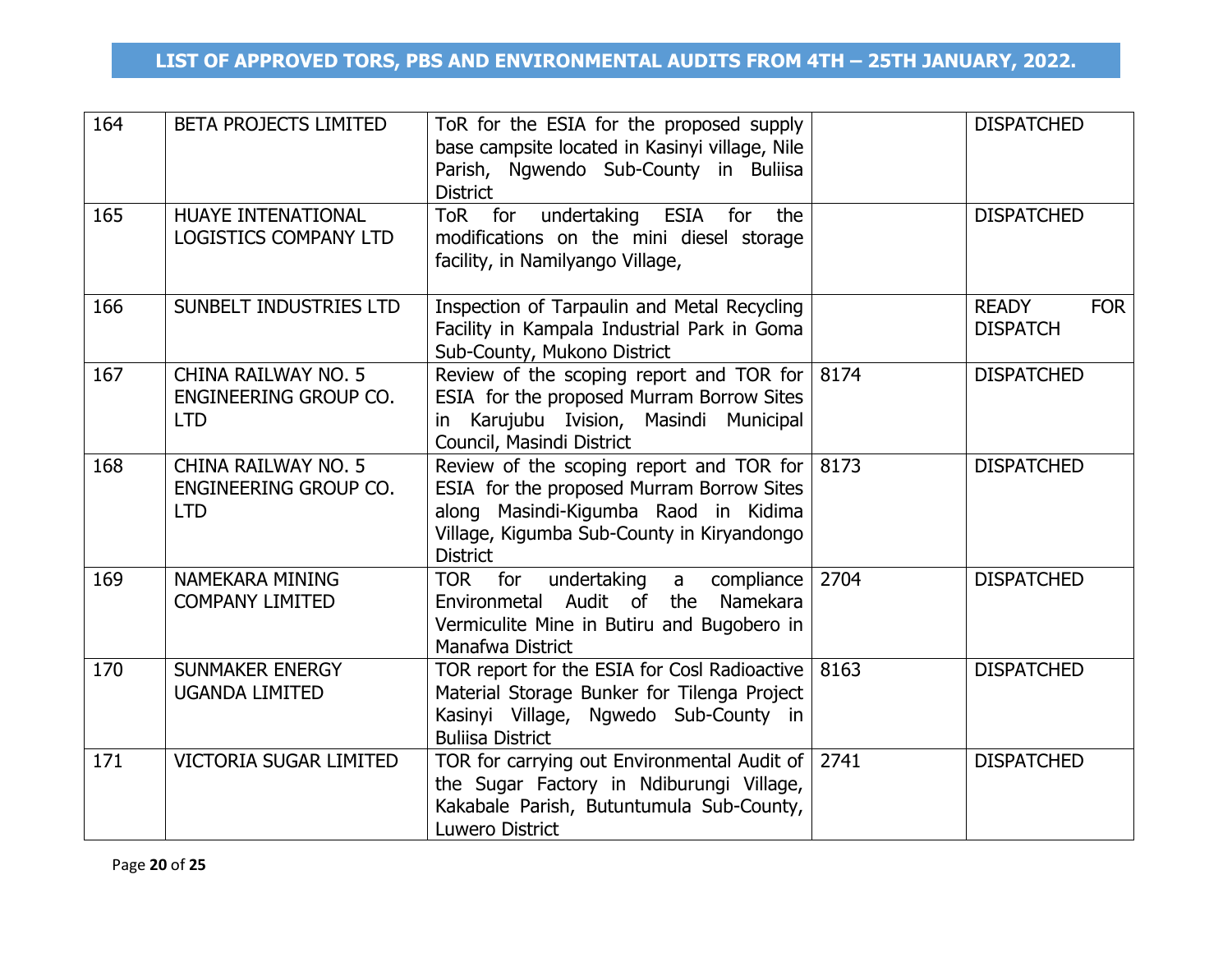| 172 | MR. JUMBA RICHARD                               | TOR for undertaking an Environmental Audit   8133<br>for the proposed Fuel Service Station located<br>along Kampala-Jinja Express Highway, in<br>Mwotto LC1, Najja Sub-County in Buikwe<br><b>District</b> |         | <b>DISPATCHED</b>                            |
|-----|-------------------------------------------------|------------------------------------------------------------------------------------------------------------------------------------------------------------------------------------------------------------|---------|----------------------------------------------|
| 173 | <b>KAZIRE HEALTH PRODUCTS</b><br><b>LIMITED</b> | ToR for the Environmental Audit for ESIA for<br>the proposed Agro-Industrial Project in<br>Masindi Africultural Park, Nyakarongo LC1,<br>Kimengo Parish in Masindi District                                |         | <b>DISPATCHED</b>                            |
| 174 | MINISTRY OF WATER AND<br><b>ENVIRONMENT</b>     | TOR for undertaking ESIA for the proposed<br>Large Solar Pwered Piped Water Supply<br>and<br>Sanitation<br><b>Facilities</b><br>Systems<br>in<br>Kiryandongo District                                      | 8140    | <b>DISPATCHED</b>                            |
| 175 | ATC UGANDA LIMITED                              | ToR for the proposed construction of 30<br>Tower<br>Corporation<br>American<br>Base<br>Transceiver Stations Located in Different<br>Districts of Uganda                                                    | 8145    | <b>DISPATCHED</b>                            |
| 176 | ATC UGANDA LIMITED                              | ToR for the proposed construction of 70 $ 8149\rangle$<br>Corporation<br>Tower<br>American<br><b>Base</b><br>Transceiver Stations Located in Different<br>Districts of Uganda                              |         | <b>DISPATCHED</b>                            |
| 177 | <b>SSEZI AGENCIES LIMITED</b>                   | Review OF Scoping Report and ToR for ESIA<br>for the proposed upgrading of Distillery on<br>Block 204, Plot 36 in Nuyenge Village, Kiteza<br>Ward, Kawolo Division, Lugazi Municipality                    | 7930    | <b>DISPATCHED</b>                            |
| 178 | MR. WOBUSOBOZI STANLY<br><b>DENNIS</b>          | TOr pertaining to the ESIA for the proposed<br>establishment of a Fuel Station to be located<br>along Katosi Road, Kyetume Village, Kyetume<br>Parish, Mukono District- DEFERRED                           |         | <b>DISPATCHED</b>                            |
| 179 | <b>TEMBO ALUMINIUM LIMITED</b>                  | ENVIRONMENTAL COMPLIANCE AUDIT FOR<br>THE ALUMINIUM VESSELS<br>MANUFACTURING FACTORY LOCATED ON                                                                                                            | EA10509 | <b>READY</b><br><b>FOR</b><br><b>PAYMENT</b> |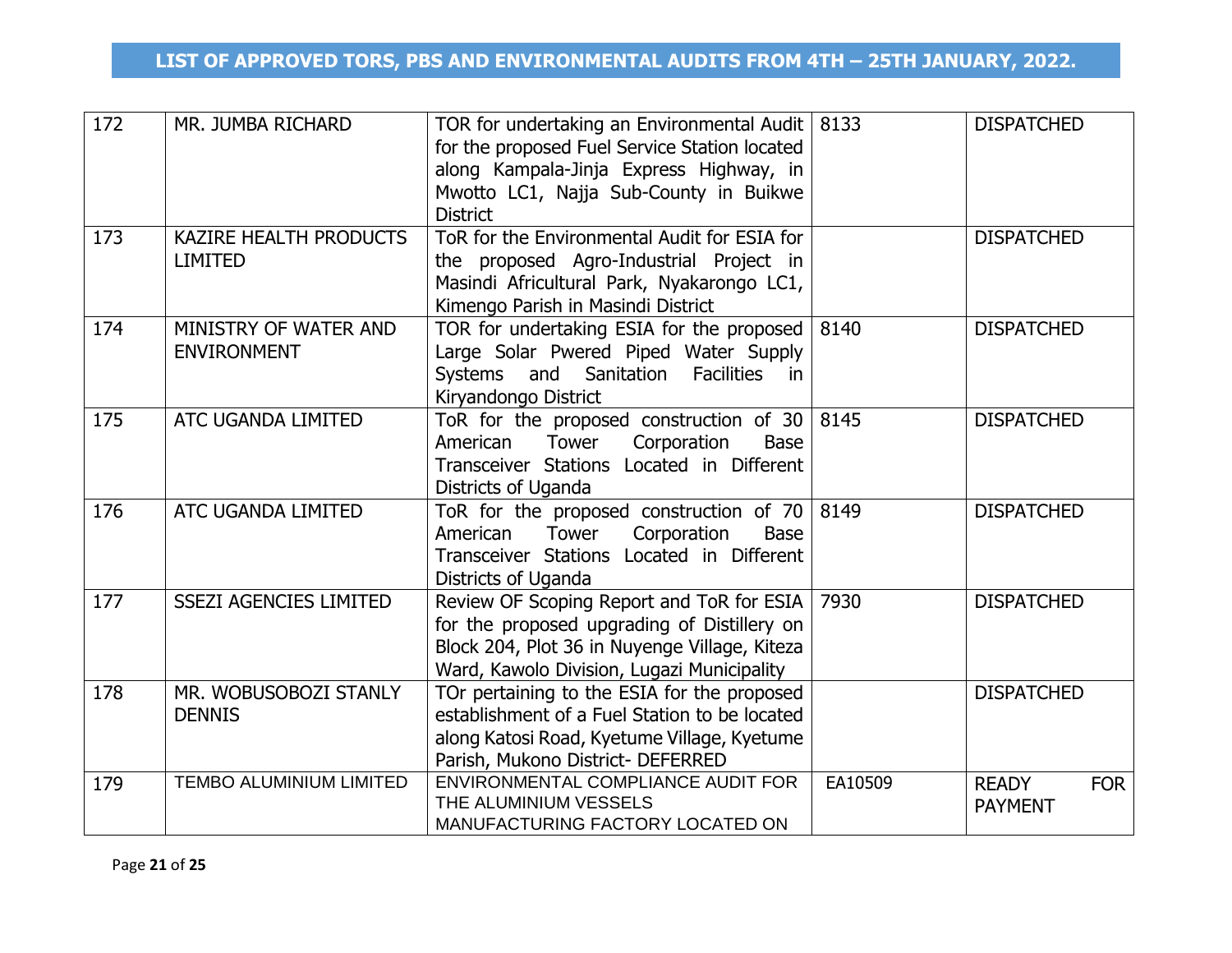|     |                               | PLOT 927, BLOCK 113 IN KAMPALA                   |                    |                   |
|-----|-------------------------------|--------------------------------------------------|--------------------|-------------------|
|     |                               | INDUSTRIAL AND BUSINESS PARK,                    |                    |                   |
|     |                               | NAMANVE, KOLO VILLAGE, NANTABULIRWA              |                    |                   |
|     |                               | PARISH, MUKONO DISTRICT                          |                    |                   |
| 180 | <b>RILEY PACKAGING</b>        | TOR for the Environmental Audit pertaining to    |                    | <b>DISPATCHED</b> |
|     |                               | the operations of the Cardboard Manufcaturing    |                    |                   |
|     |                               | Factory along Kampala-Jinja Highway, on Block    |                    |                   |
|     |                               | 189, Plot 167, 179 and 180 in Lyanyonyi Village, |                    |                   |
|     |                               | Nama Sub-County, Mukono District                 |                    |                   |
| 181 | <b>ASIIMWE VINCENT</b>        | TOR for the Environmental and Social Impact      |                    | <b>DISPATCHED</b> |
|     |                               | Assessment for the proposed Sand Mining          |                    |                   |
|     |                               | Project to be located in Bukakata Village,       |                    |                   |
|     |                               | Bukakata Parish, Bukakata Sub-County in          |                    |                   |
|     |                               | <b>Masaka District</b>                           |                    |                   |
| 182 | Wilfred Niwagaba              | TOR for undertaking ESIA for the proposed        | EIATOR 8193        | <b>DISPATCHED</b> |
|     |                               | Maziba Fuel Station, to be located along katale- |                    |                   |
|     |                               | Nalumunye Road, on Plot 1676, Block 378          |                    |                   |
|     |                               | Busiro in Katale Village, Kyengera Town Council  |                    |                   |
|     |                               | in Busiro, Wakiso District                       |                    |                   |
| 183 | Linyi Feeds Limited           | TOR for Environmental Audit pertaining to the    | <b>EATOR 2763</b>  | <b>DISPATCHED</b> |
|     |                               | operations of the Soya Bean Processing Factory   |                    |                   |
|     |                               | Located along Kisamula Jomayi Road, Block 43,    |                    |                   |
|     |                               | Plot 30, Muduuma Sub County, Mpigi District      |                    |                   |
| 184 | <b>Nile Breweries Limited</b> | ToR for the Environmental Audit of the Brewery   | <b>EATOR 2719</b>  | <b>DISPATCHED</b> |
|     |                               | on plot M90 in Naminya Village, Nyeru East       |                    |                   |
|     |                               | Ward, Njeru Central Division, Buikwe District    |                    |                   |
| 185 | Agroways (U) Limited          | TOR for undertaking ESIA for the proposed        | <b>EIATOR 8171</b> | <b>DISPATCHED</b> |
|     |                               | establishment of Grain Bulking and Processing    |                    |                   |
|     |                               | Facility in Wabulange A Village, Namulesa        |                    |                   |
|     |                               | Ward, North Division in Jinja City               |                    |                   |
| 186 | Kasese Cobalt Company         | <b>TOR for carrying out Environmental Audit</b>  | <b>EATOR 2508</b>  | <b>DISPATCHED</b> |
|     | Limited                       | pertaining to the 9MW Mubuku-3 Hydropower        |                    |                   |
|     |                               | plant in Maliba Sub-County, Kasese District      |                    |                   |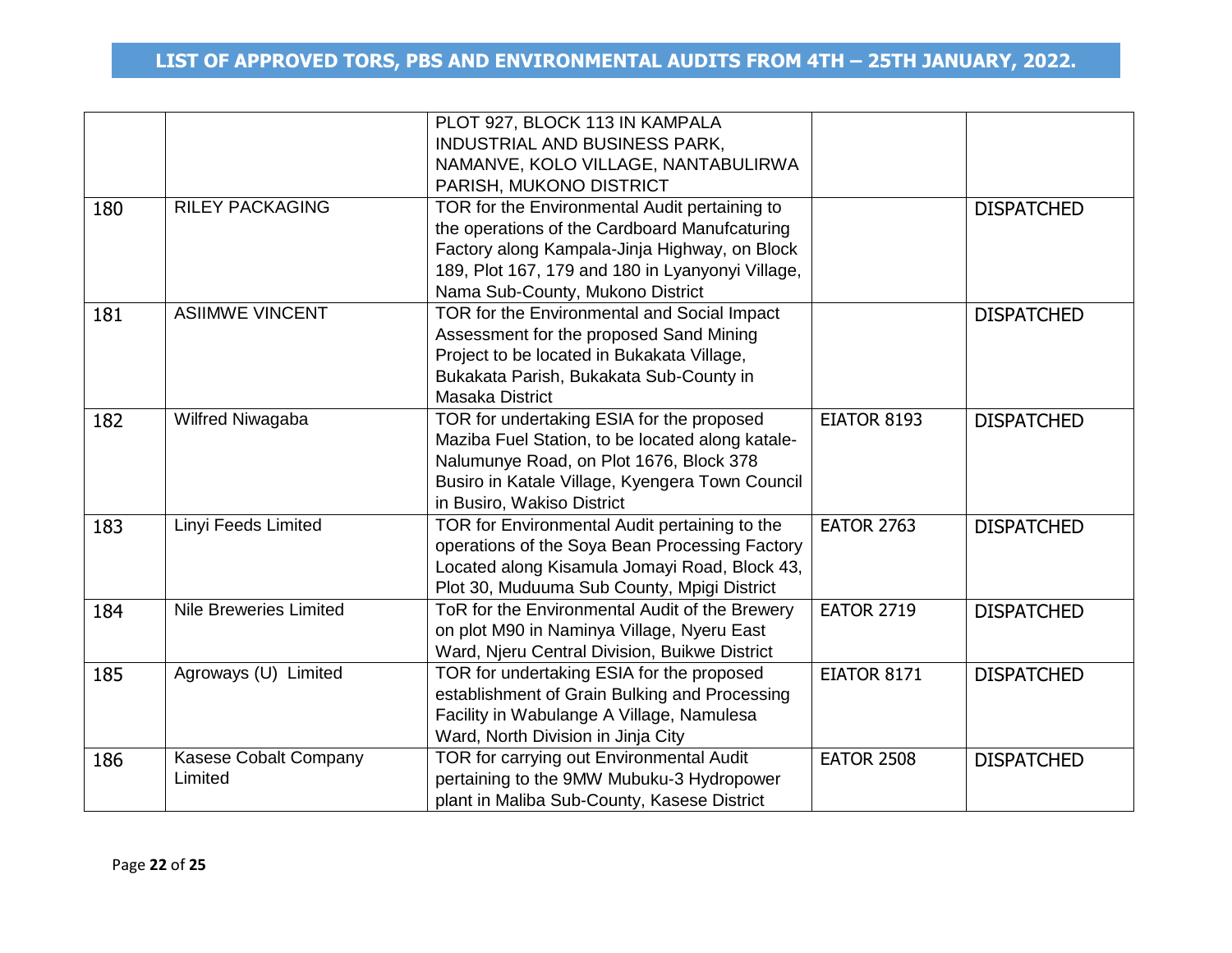| 187 | Southgate Properties (U)<br>Limited           | Extension of Certificate No. NEMA/EIA/11169<br>for the Southgate park on Plots 7741, 7742,<br>8633 and 8903, Block 273 Kyadondo, Makindye<br>Ssabagabo Wakiso District                                                                      |                    | <b>DISPATCHED</b>                             |
|-----|-----------------------------------------------|---------------------------------------------------------------------------------------------------------------------------------------------------------------------------------------------------------------------------------------------|--------------------|-----------------------------------------------|
| 188 | <b>Total Energies</b>                         | Application for the Extension of Certificate of<br>Approval of Environmental and Social Impact<br>Assesment for Temporary Storage of Crude Oil<br>and Murram at Ngiri- 2 Site in Kasinyi Village,<br>Ngwendo Sub-County in Buliisa District |                    | <b>READY</b><br><b>FOR</b><br><b>DISPATCH</b> |
| 189 | <b>STATE HOUSE</b>                            | Request for Environmental Impact Assessment                                                                                                                                                                                                 |                    | <b>DISPATCHED</b>                             |
| 190 | Mugisha Benedicto                             | ToR for Establishment of a Fuel Station along<br>Mbarara-Ishaka Highway in Rwitaniro Cell,<br>Itendero Ward, Sheema District                                                                                                                |                    | <b>DISPATCHED</b>                             |
| 191 | Muhwezi Vienne                                | TOR pertaining ESIA for the proposed Fuel<br>Service Station to be located laong Mbarara-<br>Isingiro Road in Kaberebere Cell !, Kaberebere<br>Town Council in Isingiro District                                                            |                    | <b>READY</b><br><b>FOR</b><br><b>DISPATCH</b> |
| 192 | Sunmaker Energy (U) Ltd                       | TOR for ESIA for Cosl Drilling Support Base for<br>Kingfisher Project Located in Nsoba Village,<br>Buhuka Parish, Kyangwali Sub-County in<br>Buhaguzi County, Kikuube District                                                              | EIATOR 8144        | <b>DISPATCHED</b>                             |
| 193 | <b>UNRA</b>                                   | TOR for the ESIA for the proposed Road-Side<br>Station along Hoima-Butiaba-Wanseko Road, in<br>Bukumi Village, Nyamasoga Parish, Biiso Sub-<br><b>County in Buliisa District</b>                                                            | EIATOR 8182        | <b>READY</b><br><b>FOR</b><br><b>DISPATCH</b> |
| 194 | Lugomoka Fred                                 | ToR pertaining to the proposed Lugo-Oil Petrol<br>Station, to be Located at Kiroba Village/Trading<br>Centre, Namisambya A-1 Parish, Kitayunjwa<br>Sub-County, Kamuli District                                                              | <b>EIATOR 7770</b> | <b>FOR</b><br><b>READY</b><br><b>DISPATCH</b> |
| 195 | <b>Teddy and Sanon Enterprises</b><br>Limited | ToR pertaining to proposed extension of the<br>Tesan Fuel Station, at Kasambira Central Ward,<br>Kasambira Town Council, Kamuli District                                                                                                    |                    | <b>FOR</b><br><b>READY</b><br><b>DISPATCH</b> |
| 196 | Sunshare Investments (U) Ltd                  | TOR for Environmental Audit pertaining to the<br>operations of the flavoured Juice factory located                                                                                                                                          | <b>EATOR 2756</b>  | <b>FOR</b><br><b>READY</b><br><b>DISPTACH</b> |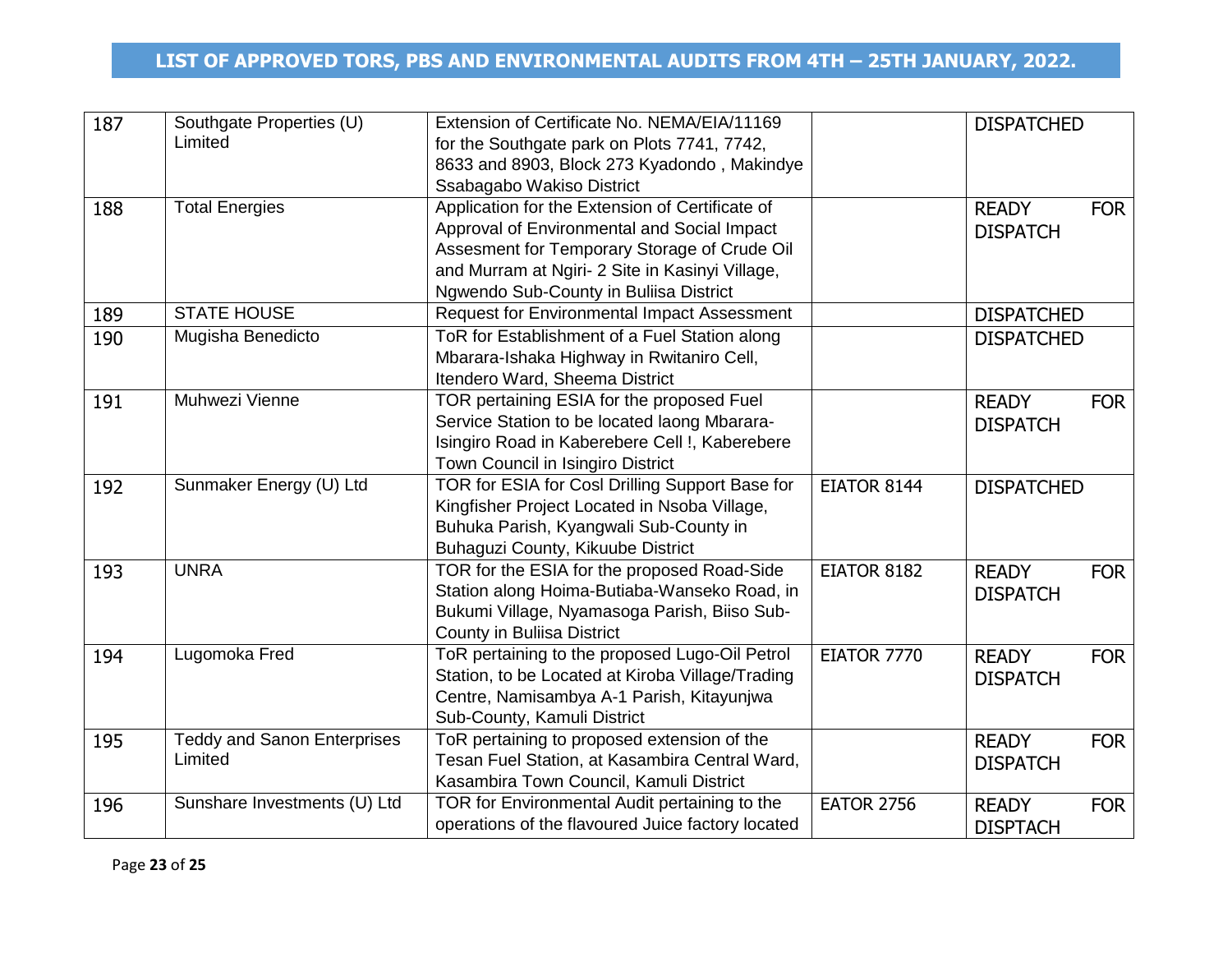|     |                                       | in Kigombya LC 1, Namumira Ward, Central           |                   |            |
|-----|---------------------------------------|----------------------------------------------------|-------------------|------------|
|     |                                       | Division, Mukono Municipality, Mukono District     |                   |            |
| 197 | National Water and Sewage             | TOR for ESIA for lacekocot RGC water supply        | <b>READY</b>      | <b>FOR</b> |
|     | Corporation                           | and sanitation project in Atanga, Angangura and    | <b>DISPATCH</b>   |            |
|     |                                       | Laguti Sub-Counties and Atanga Town Council,       |                   |            |
|     |                                       | Pader District.                                    |                   |            |
| 198 | <b>Fidodido Industries Ltd</b>        | TOR for operations of a milk processing plant      | <b>DISPATCHED</b> |            |
|     |                                       | located on plot 2655, block 243, Luzira Industrial |                   |            |
|     |                                       | Park, Nakawa Division, Kampala Capital City        |                   |            |
| 199 | Mahdi Mshaimesh- Hariss               | <b>TOR for Environmental Audit pertaining</b>      | <b>READY</b>      | <b>FOR</b> |
|     | <b>International Limited</b>          | operations of a Food and Beverages processing      | <b>DISPATCH</b>   |            |
|     |                                       | facility located on plot 2305, 2397, 2398 and      |                   |            |
|     |                                       | 2400 in Tula Village, Kawempe Division,            |                   |            |
|     |                                       | Kampala Capital City Authority                     |                   |            |
| 100 | Kyenjojo Sugar Industries Ltd         | TOR for Environmental Audit pertaining to the      | <b>READY</b>      | <b>FOR</b> |
|     |                                       | operations of a Sugar Processing Factory           | <b>DISPATCH</b>   |            |
|     |                                       | Located in Katara Village, Katara Ward, Katooke    |                   |            |
|     |                                       | Town, Kyenjojo District                            |                   |            |
| 101 | <b>Pearl Diary Farms Limited</b>      | TOR for Environmental Audit pertaining to the      | <b>READY</b>      | <b>FOR</b> |
|     |                                       | operations of a Milk Processing Plant located on   | <b>DISPATCH</b>   |            |
|     |                                       | Plot 100, Block 7, Koranorya Village, Kishasha     |                   |            |
|     |                                       | Parish, in Kashari, Mbarara District               |                   |            |
| 102 | <b>Busia Sugar and Allied Limited</b> | Environmental Audit report for the operations of   | <b>READY</b>      | <b>FOR</b> |
|     |                                       | Distillery located on plot 429 and 430 Bugwe       | <b>PAYMENT</b>    |            |
|     |                                       | Block 8 Manakoli A Village, buteba Parish,         |                   |            |
|     |                                       | <b>Busia District.</b>                             |                   |            |
| 103 | Mineral Oil Company Ltd               | Environmental Audit report pertaining to the       | <b>READY</b>      | <b>FOR</b> |
|     |                                       | operations of the Used Oil Refinery                | <b>PAYMENT</b>    |            |
|     |                                       | Manufacturing Plant Locatd on plot 953, Block      |                   |            |
|     |                                       | 113, Kyaggwe, Kampala Industrial and Business      |                   |            |
|     |                                       | Park, Namanve- Mukono District.                    |                   |            |
| 104 | Oriental Pigment Industry and         | TOR for ESIA for the proposed Filler               |                   |            |
|     | <b>Trade Company Limited</b>          | Masterbatch Manufacturing Plant on Block 113,      |                   |            |
|     |                                       | Plot 690, in Namanve Industrial Park, Kkolo        |                   |            |